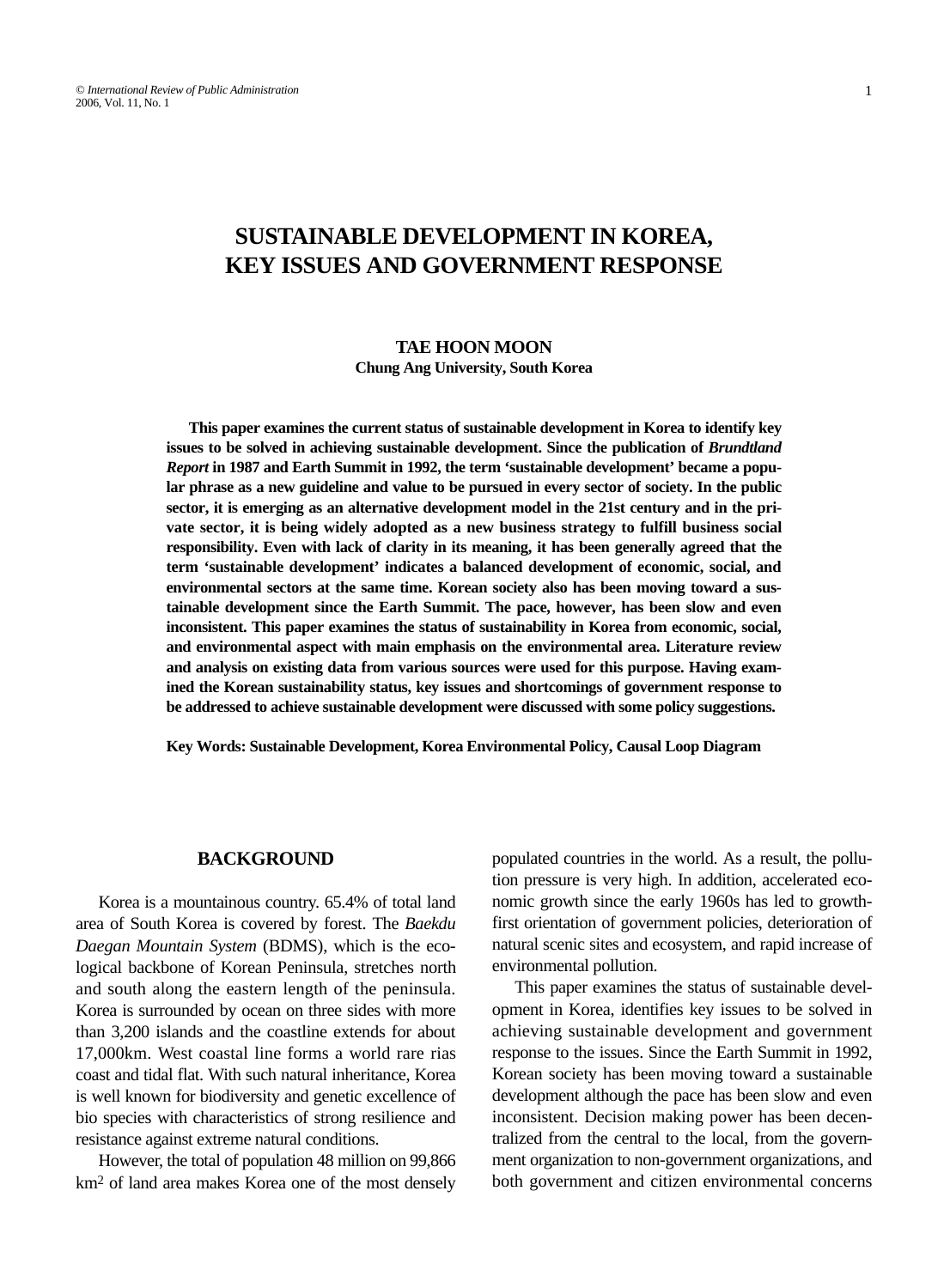have increased considerably. Research on sustainable development in Korea has also mushroomed in recent years. They include studies on sustainability indicators (Moon, 1998; Ahn et.al., 1999), sustainable urban and rural development strategy (Oh, 1998; Kim, 2003; Kim, 2005), sustainable energy strategy (Yoon, 2002, 2003), and residential perception on sustainable development (Choi, 2004). Unlike previous studies on sustainable development which focused on narrow and specific research interests, this paper concentrates more on the broad context and key issues of sustainable development in Korea.

The term 'sustainable development' was popularized since the publication of Our Common Future in 1987 prepared by the Brundtland Commission. In the report, sustainable development was defined as the development that meets the needs of the present without compromising the ability of future generations to meet needs. Since then, the definition has been further developed by UNEP and ICLEI, the International Council for Local Environmental Initiatives (Hams, et.al., 1994: 2- 3). But, like other suddenly fashionable words and phrases, the term sustainable development has been misunderstood and misused frequently. Sometimes, it has been used to misinform so as to gain advantage for narrow and special interests (Bartelmus, 1994; Munro, 1995). Even though the definition has been criticized for ambiguity, it has been generally agreed that the concept has three different, but closely interrelated components; economical, social, and environmental (Munro, 1995: 27-35). Thus, to achieve a sustainable development, economic and social development needs to be attainable in a healthy balance apparatus while this kind of development does not deteriorate our natural environment. These triangular supports -the economic, social, and the environmental development- together can achieve sustainable development. With three core components of sustainable development, the term sustainable development was used in this paper to indicate the first careful use of natural resources and effective environmental preservation second, social development that meets all public needs and third, stable economic growth and employment (Green Ministers Committee, 2000).

Pursuing sustainable development is not an easy task since it encompasses not only the environmental area, but also the economic and social areas as well. This paper focuses mainly on environmental aspect of sustainable development in Korea. But current issues on sustainable development cannot be free from legacies of the Korean past development path. This paper begins with a brief review on the Korean economic development to provide a general context of issues on sustainable development in Korea. Then, key issues on sustainable development in Korea and government response will be examined.

# **LEGACY OF ECONOMIC DEVELOPMENT IN KOREA**

From the early 1960s to the late 1990s until the economic crisis began in 1997, Korea has achieved a remarkable economic growth. Up until the turn of 1960s, Korea was a typical underdeveloped, largely agrarian country. However, thanks to the success of export-oriented industrialization, the country transformed itself into a modern industrialized country. Economic growth averaged over 8 percent per annum for more than thirty years, the GDP volume soared from 2.1 billion US dollars in 1961 to 484 billion US dollars by 1996, just before the economic crisis of 1997, while the per capita GNP increased from 82 dollars to 10,543 dollars over the same period (The Bank of Korea, 1998).

Korean strategies for economic development can be divided into three phases: growth first period of 1960s and 1970s, stabilization and liberalization period of 1980s, and globalization period of 1990s and thereafter. Korean developmental strategies were based on GIOoriented (growth-, industry-, and outward-oriented) strategy (Song, 1997: 88) and the government vigorously implemented a series of five-year economic planning since 1961, right after the inception of the *Park* regime.

During the 1960s and 1970s, the major beneficiaries of economic development policy were large businesses. Large scale enterprises (*chaebols*) expanded rapidly in the 1960s and further accelerated expansion during the heavy and chemical industry promotion period (1973- 1979). For example, the average number of member companies of the ten largest *chaebols* grew from 7.5 per *chaebol* in 1972 to 25.4 per *chaebol* in 1979. Assets in manufacturing sectors among 10 *chaebols* increased from 362 billion won to 5,263 billion won, a staggering 1,400 percent increase (Moon, 1992: 63).

From 1980, with new government headed by *Chun Doo Whan*, Korean developmental strategies shifted from "growth first" to an emphasis on "economic stabilization" even though the government has not abandoned its economic growth altogether. The economic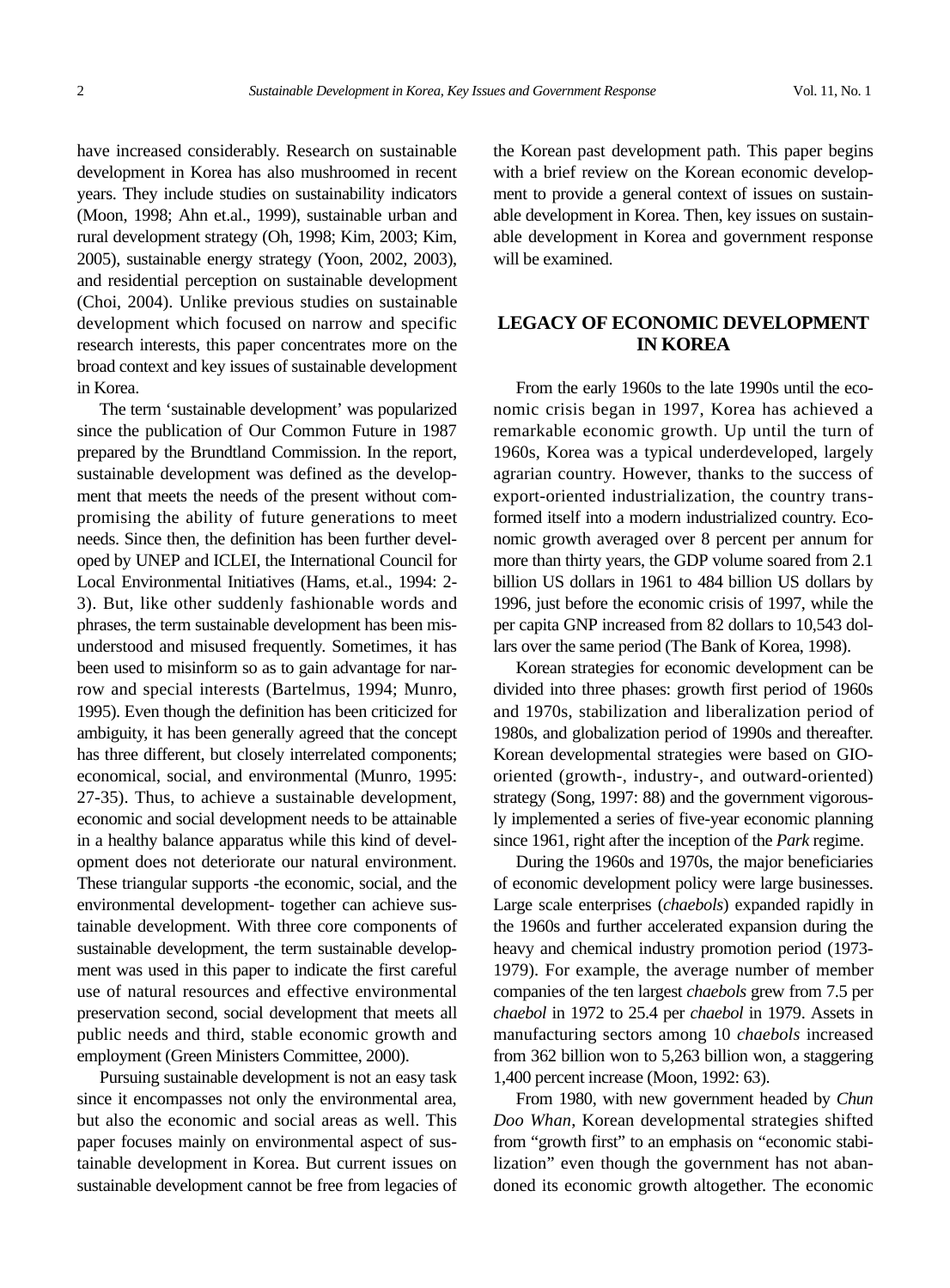stabilization policy was accompanied by a gradual reduction in government intervention in the market economy. The governmental support for business has gradually been reduced, and the protection of domestic business has been eroded by the gradual opening of the Korean market to international market. In 1986, the Korean economy marked a turning point by simultaneously achieving the "triple economic targets" of high economic growth, price stability, and a trade surplus for the first time since industrialization. However, with accelerated democratization process under the new president, *Noh Tae Woo*, 1980's economic growth came to an end with an explosive public demand that had long been repressed.

As the Korea economy progressed into the 1990s, problem of 'high-cost and low-efficiency' industrial structure deepened amid a sharp increase in competitive pressure. High costs had become an endemic with high wages, high land prices and high interest rates, due to price instability and inflexible adherence to business' management strategies of external expansion. The financial and real estate sectors became markedly less efficient, because market principles could not operate properly in a political, social and economic environment characterized by deepening economic concentration on few large *chaebols*, strict regulation, and government intervention in the financial sectors for preferential loan to politically favored firms, especially for large businesses. While Korean companies were neglecting to improve productivity through technological development, they faced intense competition with foreign companies owing to the rapid growth of late developing countries, the launch of WTO, and the unprepared acceleration of market opening to meet OECD entry criteria under the *Kim Young Sam* government.

Coping effectively with these tough new changing economic environments required a stronger drive for economic stability and structural reform. However, policies along these guidelines were pursued only halfheartedly and the previous growth first strategies tend to persist because of a growth-oriented governmental inertia, business resistance against reform, and political reasons. As a result, economic growth raced ahead, while the current account balance shifting deeply into the red and price instability continued. Total foreign debt rose sharply from 29.4 billion in 1989 to 104.7 billion US

**Figure 1.** Global, National, Local Level of Constraints on Sustainable Development in Korea

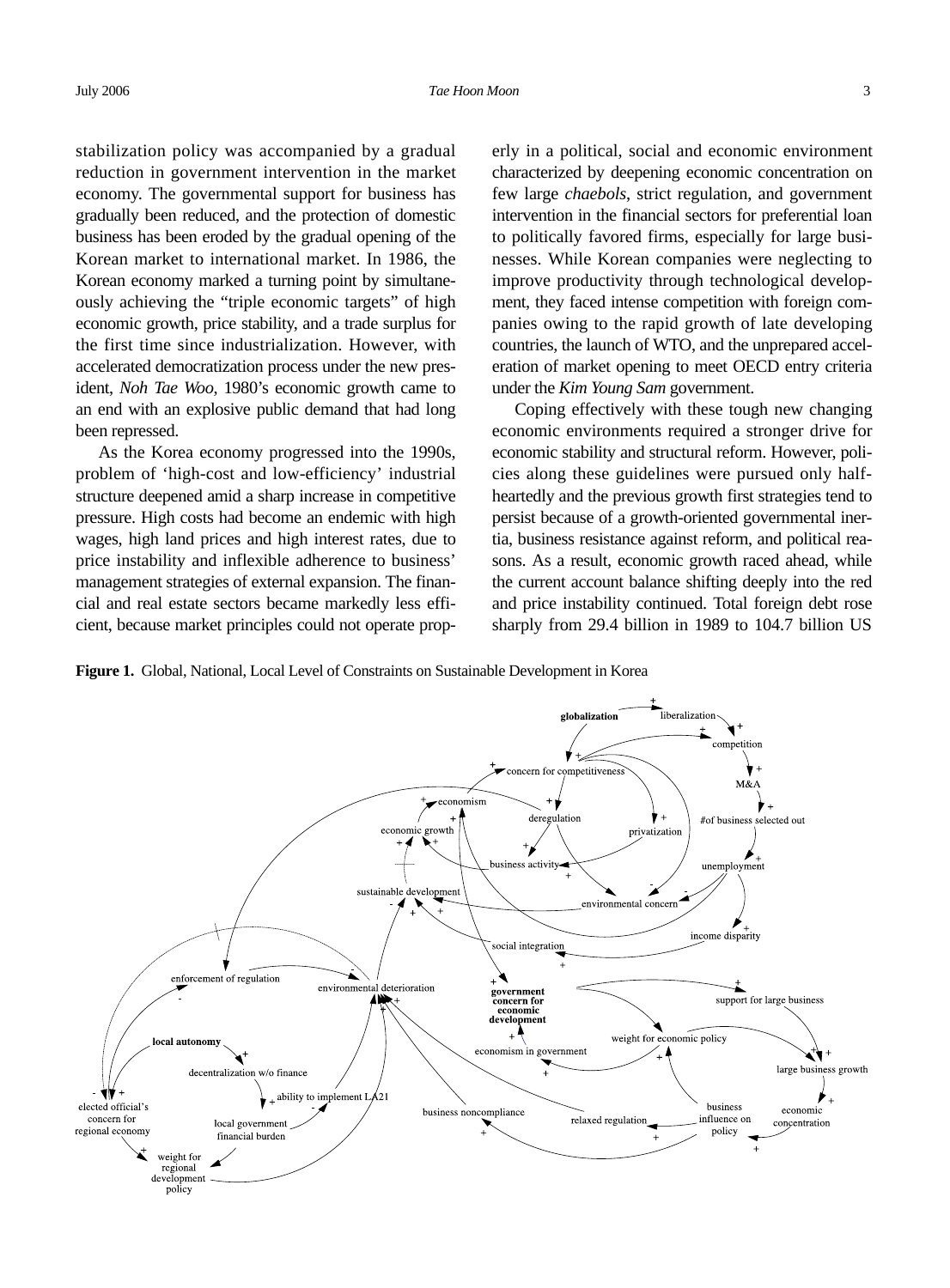dollar at the end of 1996 (The Bank of Korea, 1998). Even worse, from the beginning of 1997, non-performing loans of financial institutions had rapidly accumulated due to a string of large corporate insolvencies. Korean credibility was lost in the eyes of international investors and they repatriated capital from Korea. It was the beginning of the Korean financial crisis.

It is ironic that the very factors that contributed to the Korean economic growth -governmental growth first policy together with close ties with large conglomeratesbecame a major factors that triggered the Korean economic crisis and that weakened economic basis of sustainable development (Ahn & Moon, 2001: 137-158). This situation can be summarized in causal loop diagram as follows (Moon, 2004).

Figure 11 shows globalization, central government deep concern for economic development, and the strong development oriented policies of local governments are structured in a way to constrain sustainable development in Korea. Governmental growth-first policy led to economic concentration and growth of business influence. Governmental deep concern for economic growth was gradually institutionalized in the government and society as a form of economism. Economism places heavy weight on economic value on every occasion. Globalization since the late 1990s further accelerated economism. Together with increased influence of business on government policy and society, government economic growth oriented policies are further accelerated, forming a vicious circle. Under these circumstances, there seems to be little room for sustainable development unless these structured constrains are lifted. Heavy economic concentration on large conglomerates, institutionalized economism which places heavy weight on economic growth, large business strong influence on society as well as government, and impact of IMF crisis are legacy and context within which Korea society has to deal with in pursuing sustainable development.

# **CURRENT STATUS OF SUSTAINABILITY**

Table 1 shows the current Korean status of economic, social, and environmental performance in comparison with other OECD nations. Followings are a rough assessment of economic, social and environmental sustainability in Korea with those statistics from OECD and other information.

#### **Economic Sustainability**

According to OECD Fact Book of 2005 (see Table 1), Korea's GDP is the 10th high one among OECD countries, showing a rapid economic growth. 3.8% of labor productivity increase rate is the second highest among OECD countries and R&D expenditure is the 8th high. It also shows the highest percentage of household with PC, the least unemployment rate, and the highest education expenditure in OECD countries. On the surface, it seems fair to say that Korea has overcome financial crisis in 1997 successfully and is making a firm progress toward economic development.

However, critics argue that the Korean economy became more vulnerable to international market and foreign capital influence (SERI, 2002). Besides, economic concentration of large business became deepened than before the IMF crisis, making Korean economy more dependent upon large businesses and leave small and medium businesses behind. For example, the number of subsidiaries of 30 largest businesses increased from 544 in 2000 to 624 in 2001 and the economic concentration of the four largest businesses is greater than before the financial crisis of 1997. The percentage of total production by the four largest businesses in GDP increased from 6.8% in 1997 to 8.7% in 1998, 9.3% in 1999, and 10.9% in 2000. Total tax payment of the four largest conglomerates was 14.6% in 1997, 15.3% in 1998, 14.9% in 1999, and 18.5% in 2000. With regard to the total amount of export, the proportion has increased from 41.6% in 1997, 44.1% in 1998, 47.4% in 1999, and 49.8% in 2000. Total employment by these conglomerates decreased from 4.5% in 1997 to 3.8% in 2000 (*Hankook Ilbo*, May 16, 2001; *Kukmin Daily*, April 2, 2001). As of 2002, the largest 3 business groups in Korea -Samsung, LG, SK- were growing 100% annually since the 1998 and the total value among all businesses listed on the stock market increased from 28% in 1998 to 43% in 2002. More recent figures show heavier economic concentration on few businesses. According to the Financial Supervisory Service, the proportion of the five largest businesses' total assets among 18 largest business groups2 in Korea increased from 59.2% in 2003 to 63% in 2004. Among these, Samsung shows the highest economic concentration. Its total assets take more than one third of the 18 largest businesses' total assets. Its portion of assets among the 18 largest businesses increased from 30.3% in 2003 to 32.1% in 2004 (*Kyunghyang Sinmum*, 2004.7.12).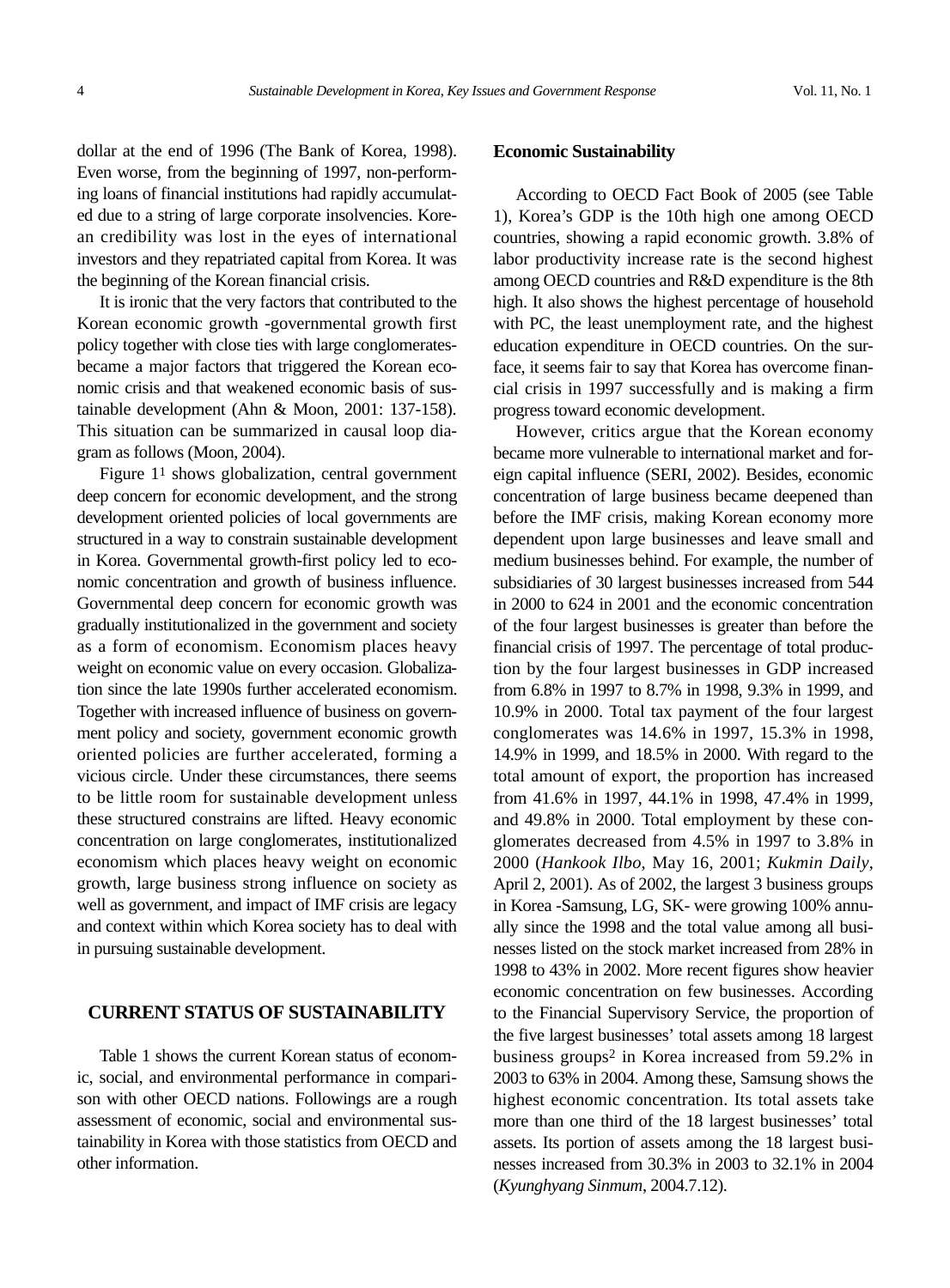| Table 1. OECD Factbook 2005 Summary |
|-------------------------------------|
|                                     |

|                 | Indicator                                   |                         |           | Korea  |                  |                          |
|-----------------|---------------------------------------------|-------------------------|-----------|--------|------------------|--------------------------|
| Area            |                                             | unit                    | year      |        | rank             | OECD average             |
| Population &    | Population                                  | 1,000                   | 2003      | 47,925 | 9                | 1st USA                  |
| migration       | Pop growth rate                             | $\frac{0}{0}$           | 2003      | 0.6    | 12th             | 0.68                     |
|                 | Birth rate                                  | person/1,000            | 2003      |        |                  | 1st Turkey               |
|                 | Aged population(1)                          | % of total population   | 2000      | 15.1   | 20th             | 17.7                     |
| Macro-economic  | <b>GDP</b>                                  | \$ billion              | 2002      | 898.7  | 10th             | 962.4                    |
| trends          | GDP per capita                              | \$                      | 2002      | 17,016 | 24th             | 25,810                   |
|                 | Labor productivity                          | $\%$                    | $94-03$   | 3.8    | 2nd              | 1.8                      |
| Economic        | Share of trade increase in GDP              | % GDP                   | 90-03     | 1.7    | 18th             | 2.5                      |
| Globalization   | Trade in goods                              | \$ billion              | 2003      | 15     | 8th              | $-132$                   |
|                 | Trade in services                           | \$ billion              | 2003      | $-7.6$ | 26th             | 1.9                      |
|                 | Balance of payment                          | % GDP                   | 2001-2003 | 1.6    | 11th             |                          |
| Prices          | CPI increase                                | $\frac{0}{0}$           | 90-03     | 4.9    | 8th              | 3.8                      |
|                 | PPI increase                                | % manufacture           | 90-03     | 2.2    | 10 <sub>th</sub> | 2.5                      |
|                 | Consumer price                              | $OECD(95)=100$          | 2003      | 64     | 25th             |                          |
| Labor market    | Employment rate                             | $\%$                    | 2003      | 63.0   | 21st             | 64.9                     |
|                 | Self employment                             | % employed              | 2003      | 34.9   | 3rd              |                          |
|                 | Unemployment rate                           | $\%$                    | 2003      | 3.6    | 1st              | 7.1                      |
|                 | Long term unemployment                      | % unemployed            | 2003      | 0.6    | 1st              | 31.0                     |
| Science &       | Expenditure on R&D                          | % GDP                   | 2002      | 2.96   | 8th              | 2.33                     |
| technology      | Researchers                                 | person/1,000            | 2001      | 6.4    | 7 <sub>th</sub>  | 6.5                      |
|                 | Household with PC                           | % household             | 2002      | 77.9   | 1st              |                          |
| Environment     | CO <sub>2</sub> emission                    | mil tons                | 2002      | 452    | 6th              | 418                      |
|                 | Water consumption per person                | m <sup>3</sup>          | 2002      | 560    | 14th             | 920                      |
|                 | Waste generation/person                     | kg                      | 2002      | 380    | 24th             | 570                      |
|                 | Renewable energy                            | $\%$                    | 2003      | 1.08   | 28th             | 5.9                      |
| education       | PISA(2)                                     |                         |           |        |                  |                          |
|                 | -reading                                    | average score           | 2003      | 534    | 2nd              | 494                      |
|                 | -science                                    | average score           | 2003      | 538    | 3rd              | 500                      |
|                 | -math                                       | average score           | 2003      | 542    | 2nd              | 500                      |
|                 | University education expenditure per Person | \$                      | 2001      | 6,618  | 26th             |                          |
|                 | Education expenditure                       | % GDP                   | 2001      | 8.2    | 1st              | 6.2                      |
|                 | -Public education expenditure               | % GDP                   | 2001      | 8.2    | 17 <sub>th</sub> | 4.8                      |
|                 | -private education expenditure              | % GDP                   | 2001      | 3.4    | 1st              | $-3.68$                  |
| Public policies | Health expenditure per person               | \$                      | 2002      | 519    | 27th             |                          |
|                 | <b>Total tax Revenue</b>                    | % GDP                   | 2001      | 27.2   | 29th             | 36.9                     |
|                 | Tax burden on worker                        | % labor expense         | 2003      | 14.1   | 30th             | 36.5                     |
| Quality of life | Life expectancy                             | age                     | 2001      | 76.4   | 24th             | 77.4                     |
|                 | Infant mortality                            | death/1,000             | 2002      | 6.2    | 8th              | 6.3                      |
|                 | Obesity rate                                | % of 15 years and older | 2003      | 3.2    | 1st              | 30th USA                 |
|                 | Health expenditure per person               | \$                      | 2002      | 996    | 26th             | $\overline{\phantom{a}}$ |
|                 | Working hour per person                     | hours/year              | 2003      | 2,390  | 1st              | $\qquad \qquad -$        |
|                 | Road fatalities                             | per million population  | 2002      | 149    | 4th              |                          |
|                 |                                             | per million vehicles    | 2002      | 612    | 1st              | $\blacksquare$           |

(1) people aged 65 and over

(2) The OECD Program for International Student Assessment

\* Employment rate=employed/labor force (age 15-64). Seoul Yunhap News.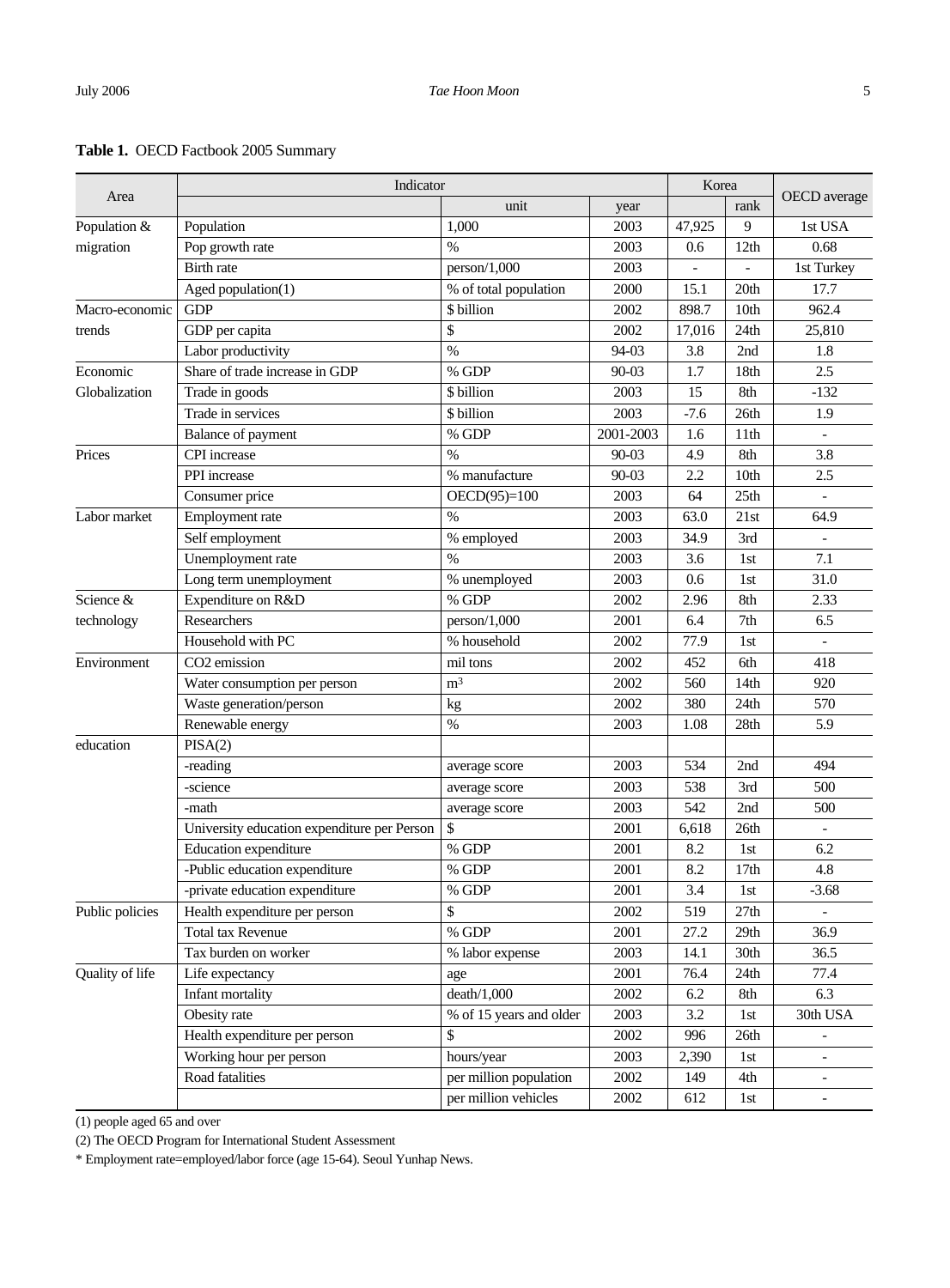## **Social Sustainability**

Social sustainability indicates social development that meet public needs, especially for those of needed people. OECD statistics shows that Korea marked the lowest unemployment rate of 3.6% and long term unemployment rate of 0.6% (see Table 1). But the employment rate marked 63% and this is lower than OECD average, taking the 21st place among OECD countries. Since the employment rate is defined as the proportion of employed people among the labor force, this low employment rate indicates that economic participation rate is lower and "not economically active population" is higher than other countries. The labor force in Korea is being under utilized.

The problem is that since the IMF crisis in 1997, the gap between the rich and the poor has been widening and posing a negative impact on social integration. For example, according to the National Statistical Office, the difference between the average income of the upper 20% and lower 20% is widening from 5.12 times in 2002 to 5.16 times in 2003. Also the income growth rate of upper 20% of urban worker was 5.4% while that of lower 20% was 2.1% during the same period.

Also, number of part time workers are increasing rapidly compared to full time workers. Part time workers increased from 7,720,000 in 2002 to 7,840,000 in 2003 and wages for part time workers decreased from 52.9% to 51% of full time workers' wage. The low wages of non-regular workers is compared to regular workers and is one of the important reasons of unstable living conditions.

Another characteristics of changes in wealth distribution since the IMF crisis is that household property value -usually in the form of real estate- difference between upper income people and lower income people has also been widening, making a further discrepancy among classes, deepening frustration of lower class. (Lee, 2005).

Unfortunately, suicide rate has been increasing rapidly from 10.5 per 100,000 in 1994 to 24.2 in 2004. This is the highest suicide rate in OECD countries followed by Hungry (22.6), Japan (18.7), Belgium(18.4), and Finland (18.4).

In terms of quality of life, statistics shows a gloomy picture. Life expectancy is 76.4 years, the 26th place among the OECD countries, health expenditure is the 24th, working hours are the longest, road fatalities is highest among OECD countries.

Academic performance of students are high, but public education expenditure and university education expenditure is low. However, private education expenditure is highest among OECD countries. This high private education expenditure is causing a tremendous burden on parents with school children.

Korean society is aging rapidly and poses another serious challenge. Its birth rate is 10.4 per 1,000 people, making it the 200th lowest birth rate country out of 226 countries. Its total fertility rate per woman is 1.26, indicating that the total population is decreasing and aging (CIA, 2005).

According to the 2004 OECD Fact Book, proportion of population aged 65 and older is projected to increase to 15% of total population (see Fig2). Increasing aged

**Figure 2.** Aged Population Trend and Projection



Source: OECD Fact book. 2004.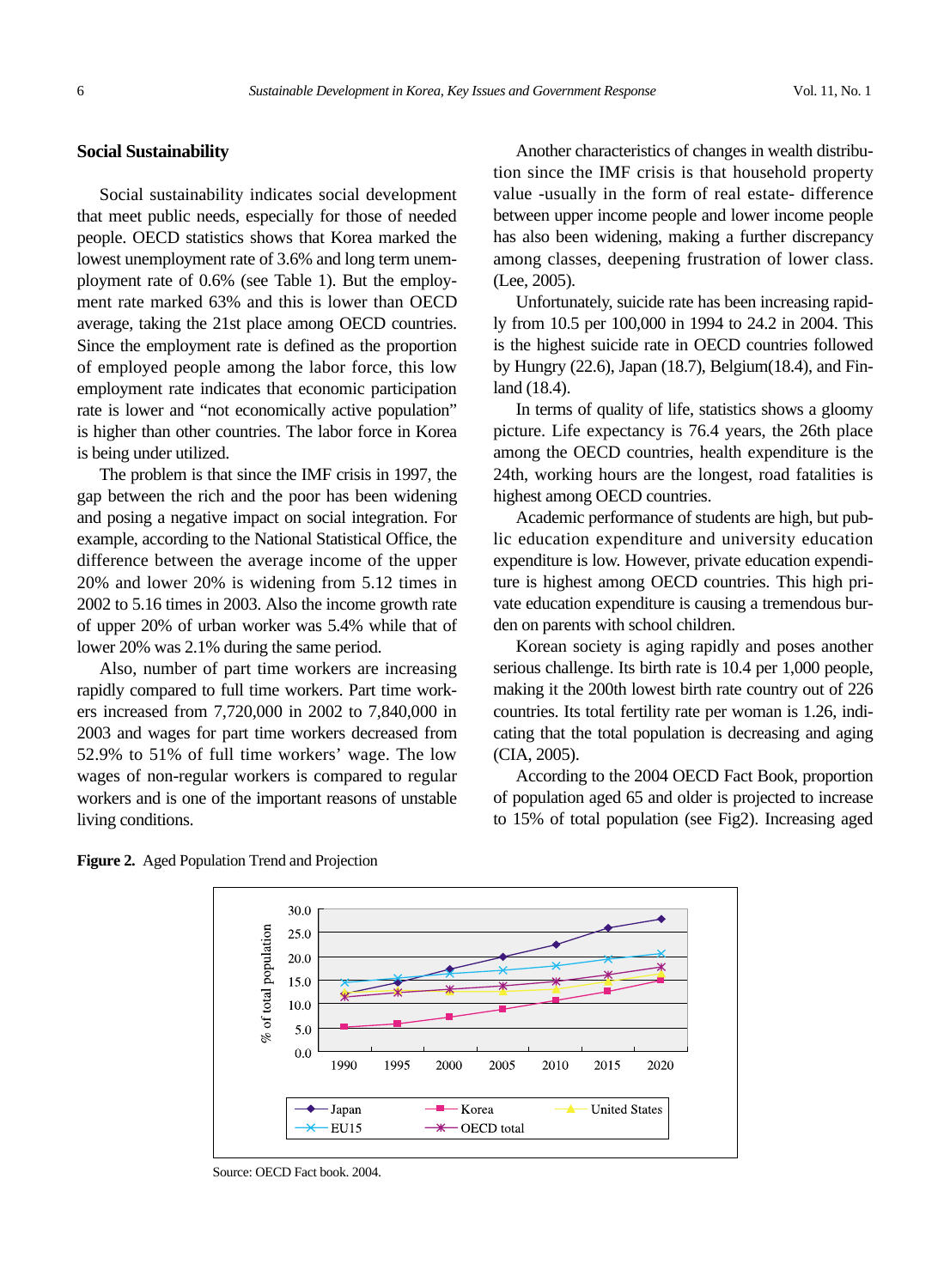population and young population decrease can increase social cost, and cause labor force shortage. Both trends are not regarded as good indicators of sustainable development, socially and economically.

# **ENVIRONMENTAL SUSTAINABILITY**

The environmental performance of Korea is lagging behind compared to economic and social area. While there has been a substantial improvement in social welfare policy during the IMF crisis, environmental problems did not draw serious attention in the course of overcoming financial crisis. Besides, high population density with small national land area is one important factor making Korea an environmentally stressful country. One indicator of environmental negligence came from the World Economic Forum. The Forum assessed sustainability of world countries in 2005 and Korea was ranked as the 122nd among 146 countries.

The followings are a detailed key issues in environmental sustainability and government responses to them.

# **Sustainable Land Use: Integrating Developmental Needs and Ecological Preservation**

Land use has a direct impact on environment. It has been unfortunate that national land use has been a major source of environmental deterioration in Korea. Since the rapid economic development of Korea from the 1960s, land policy in Korea has been heavily oriented toward meeting developmental needs without considering the impact on a natural environment. Deregulation initiatives by the *Kim Young Sam* government during the early 1990s further aggravated the situation. Government deregulated restrictions on semi-agricultural land use and the result was widespread unplanned developments all over the country. The problem of unplanned

development was most serious in the Seoul Metropolitan Area where developmental pressure was higher than other places in Korea. Worsening traffic congestion, deteriorating environmental quality, decreasing green space were typical results of unplanned development.

The followings are an explanation of recent land policy from the 1990s to the early 2000s and resulting land use problems (Moon, 2003).

One of the most important issues in the 1990s was globalization. Korea joined the globalization since the late 1994 when it was initiated by former President *Kim Young Sam*. National competitiveness and economic efficiency became the utmost priority with globalization (Ahn & Moon, 2001). Thus, the focus of land policy during this period was to increase international competitiveness. Demand for higher competitiveness was translated into deregulation of the land policy to promote business activities. In 1993, Act on Special Measures for the Deregulation of Corporate Activities was enacted and business land use activities were substantially deregulated. Also Act on Utilization and Management of National Territory was amended and regulation on land use was mitigated. As a result the total land available for development increased from 15% to 42% of total national territory. In addition, after the Seoul Metropolitan Area Readjustment Planning was changed in 1994, usable land increased from 37% to 50% of total metropolitan area. Besides, Enforcement Decree of the Seoul Metropolitan Area Readjustment Planning Act was revised in March 1994, allowing construction of large building in the metropolitan area if it pays overcrowding charges. Furthermore, Enforcement Decree of Industrial Placement and Factory Construction Act was revised in July 1994 to allow large businesses to extend up to 30% of existing facilities within growth management area. Parallel with these deregulations, government policy on non-business land was substantially retreated. Requirement of bank approval for real estate transaction

|  | Table2. Sustainability Index Comparison (rank) |  |  |  |
|--|------------------------------------------------|--|--|--|
|--|------------------------------------------------|--|--|--|

| Total<br>Country |      |       | <b>Environmental Quality</b> | Pollution Load | Environmental | <b>Institutional Response</b> | International |
|------------------|------|-------|------------------------------|----------------|---------------|-------------------------------|---------------|
|                  | rank | score |                              |                | risk          | Capacity                      | Cooperation   |
| Japan            | 30   | 57.3  | 130                          | 128            | 48            |                               | 10            |
| German           | 31   | 56.9  | 105                          | 135            | 19            |                               | 40            |
| Netherlands      | 41   | 53.7  | 141                          | 142            | 10            |                               | 20            |
| England          | 66   | 50.2  | 106                          | 141            | 39            | 10                            | 93            |
| Korea            | 122  | 43.0  | 137                          | 146            | 67            | 18                            | 78            |

PCSD, 2005.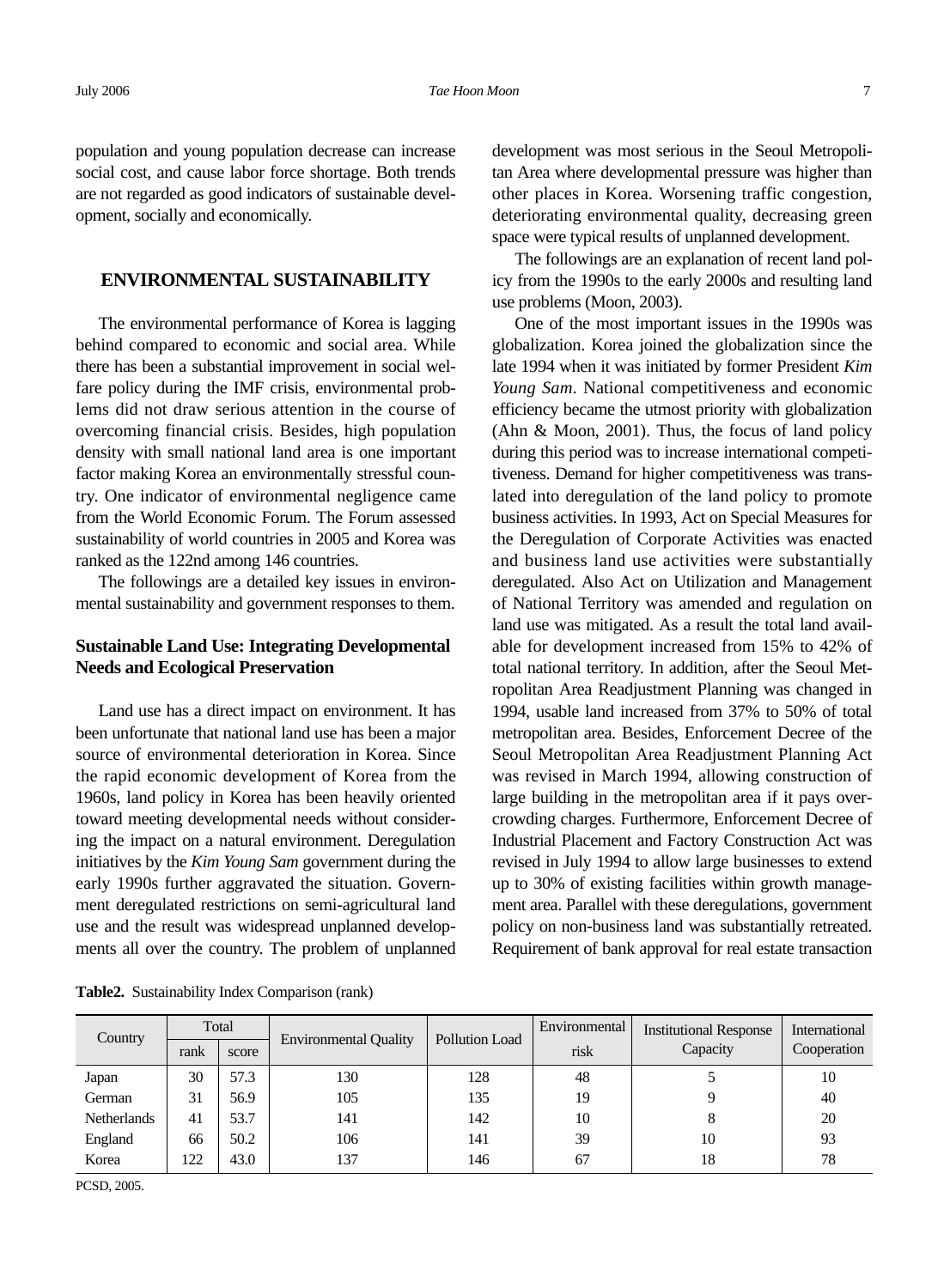of large business was abolished in 1994.

Result of these retirements of land use policy was destruction of natural environment and unplanned development. During the period of 1994 to 2001, some 1405.4 km2 of agricultural and semi agricultural land area was developed into urban area. Most development was unplanned and the destruction of natural ecology and landscape was serious. Unplanned development was most serious in *GyeongGi* province, metropolitan area. For example, unplanned development such as construction of apartments, luxurious villas, and factories in *Hwasung* county, *Yeoju* county, *Yongin* city and South Yangju city destroyed one fourth of the total forests of the nation. Total decreased area of forest between 1995 and 2000 was 5,989 ha and it was equivalent to 27.4% of a total decrease in forest area of the nation. Damage to ecological system was serious too. For example, as of 2002, 72 roads are crossing the *Baekdu Daegan Mountain System* every 9 km on the average and 30 of them are disintegrating and damaging ecological system of *BDMS*. Furthermore, there are 5 railways, 12 mines, and 6 dams, and many electrical transmission towers in the *BDMS*, damaging the most precious national ecological system (MOE, 2004).

The rush of government to deregulate land use did not stop there. During the *Kim Dae Jung* government, government deregulates regulations on green-belt areas around 14 major urban areas. In July 1999, government announced that it would deregulate the green-belt areas around 7 medium size cities completely and would ease regulations on green-belt areas around 7 large metropolitan areas. Environmentalist and concerned people criticized that the government was abandoning precious green space that has been kept for almost 30 years to prevent an urban sprawl and environmental deterioration.

Land policy in the early 2000s was largely a reaction to the land policy in the 1990s. Recognizing the serious impact of unplanned development on the environment, government renovated land use policy completely in 2001. National Assembly enacted Framework Act on National Territory and Act on the Planning and Utilization of the National Territory in 2001 by merging Act on Comprehensive Plans for Construction in the National Territory, Act on the Utilization and Management of the National Territory, and Urban Planning Act. These acts took effect from January 2003.

The Framework Act on National Territory provides sustainable development as a basic guideline of national territory planning. The act requires achieving a balanced national territorial development, improving competitiveness of national territory, and aiming environmentally friendly management of national territory.

Act on the Planning and Utilization of the National Territory provides provisions on preventing unplanned development and environmentally friendly use of national territory. The act strengthened legal basis of "plan first, develop later" principle in developing national land by requiring to apply urban planning to both urban and rural area as well. The act revised and simplified zoning system and extended district planning system to outside urban areas adopted development permit system and adequate public facilities requirement system.

Newly enacted land policy laws in 2001 are expected to change the land policy of Korea substantially toward a more sustainable one. However, how much the new policy would mitigate the unsustainable nature of the land policy of Korea is yet to be seen. Even with the new land policy, there are problems to be solved. One of the important problems is lack of institutional capacity to achieve sustainable land use in an integrated manner. Currently, the Ministry of Construction and Transportation (MOCT) has the responsibility of implementing land policy. Most of land use decisions that have important impact on the environment are made by the MOCT and environmental concerns are usually not integrated in the process. Besides, since the MOCT is strongly oriented toward development rather than preservation, the Ministry of Environment (MOE) has been critical against the MOCT. Unless the coordinating mechanism between the two agencies is firmly established, the effect of the new land policy can be jeopardized (Moon, 2002).

Ministry of Environment responded land use problems too. One of such efforts was the MOE initiative to create eco-network on the Korean Peninsula to conserve the bio-diverse ecosystem of *Baekdu Daegan Mountain System*, the Demilitarized Zone, and various small islands and coastal regions (See Fig3). For this purpose, the Act relating the *BDMS* Protection was enacted in 2003, and a comprehensive plan and strategies for preserving the DMZ and small islands and coastal regions is being prepared (MOE, 2004). To be a successful policy, all land use policies and plans, including national land use plan, urban and regional plans need to be closely coordinated with this project.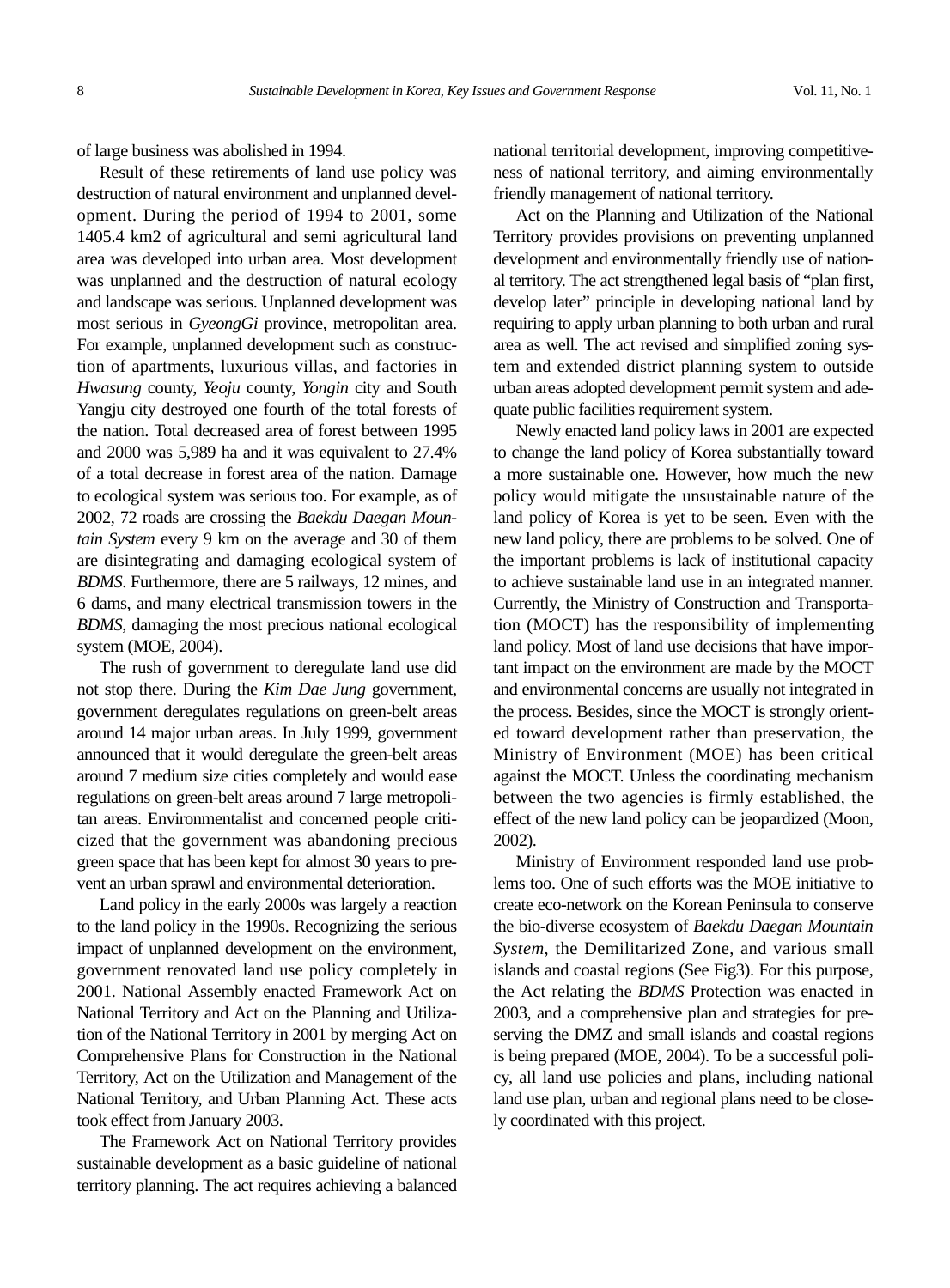#### **Figure 3.** Ecological Network in Korea



Source: MOE, Green Korea 2004

### **Clean and Healthy Air**

Air pollution is the most important pollution problem because the impact on human health is most direct and immediate. Polluted air brings acid rain, pollutes water, deteriorates ecological system, and contaminates land and underground water. Polluted air destroys the ozone layer and changes the global climate, and damages the global ecological system.

# *Air Quality Management District (AQMD) and Total Air Pollution Load System*

In Korea the air quality problem is especially serious in the Seoul Metropolitan Area (SMA). This area is only 12% of the total land area while 47% of national population and vehicles are concentrated in this region.

According to OECD statistics (Table 3), concentration of PM10 in Seoul Metropolitan Area is the worst among 31 OECD countries. It is 1.7 to 3.5 times worse than London, Paris, Tokyo and New York.  $CO<sub>2</sub>$  emission is the 6th among OECD countries and  $NO<sub>2</sub>$  and  $O<sub>3</sub>$ concentration are worsening.  $NO<sub>2</sub>$  concentration level is 1.7 times higher than other leading cities.

Social cost of air pollution in this region was estimated some 10 trillion Won (8.7 billion USD) annually (KEI, 2002, recited from MOE, 2004). Also early deaths from air pollution were estimated at up to 11,127 a year (KDI, 2003, recited from MOE 2004). If current trend continues, number of vehicles is expected to rise 63% more and primary energy use is estimated to increase 45% more, making current air quality even worse.

As shown in the Figure 4, air quality in Korea around major urban area has been improving except  $NO_2$ ,  $O_3$ ,  $PM_{10}$  and  $CO_2$  level. This is largely due to the rapidly increasing number of vehicle (see Table 4). It is offsetting strengthened emission standards and reduced pollutant emission from cars.

Responding to this worsening air quality problem in the Seoul Metropolitan Area the government established

| <b>Table 3.</b> PM <sub>10</sub> and NO <sub>2</sub> Concentration in Major Cities |  |
|------------------------------------------------------------------------------------|--|
|------------------------------------------------------------------------------------|--|

|                       | Seoul       | London        | Paris                              | Tokyo | New York       |
|-----------------------|-------------|---------------|------------------------------------|-------|----------------|
| $PM_{10} (\mu g/m^3)$ |             | 20            | ഹ<br>ZU                            | 40    | ററ<br>$\angle$ |
| $NO2$ (ppb)           | $\sim$<br>ັ | $\sim$<br>ں ر | $\sim$<br>$\overline{\phantom{a}}$ | 29    | 30             |

Source: MOE, 2004, Green Korea.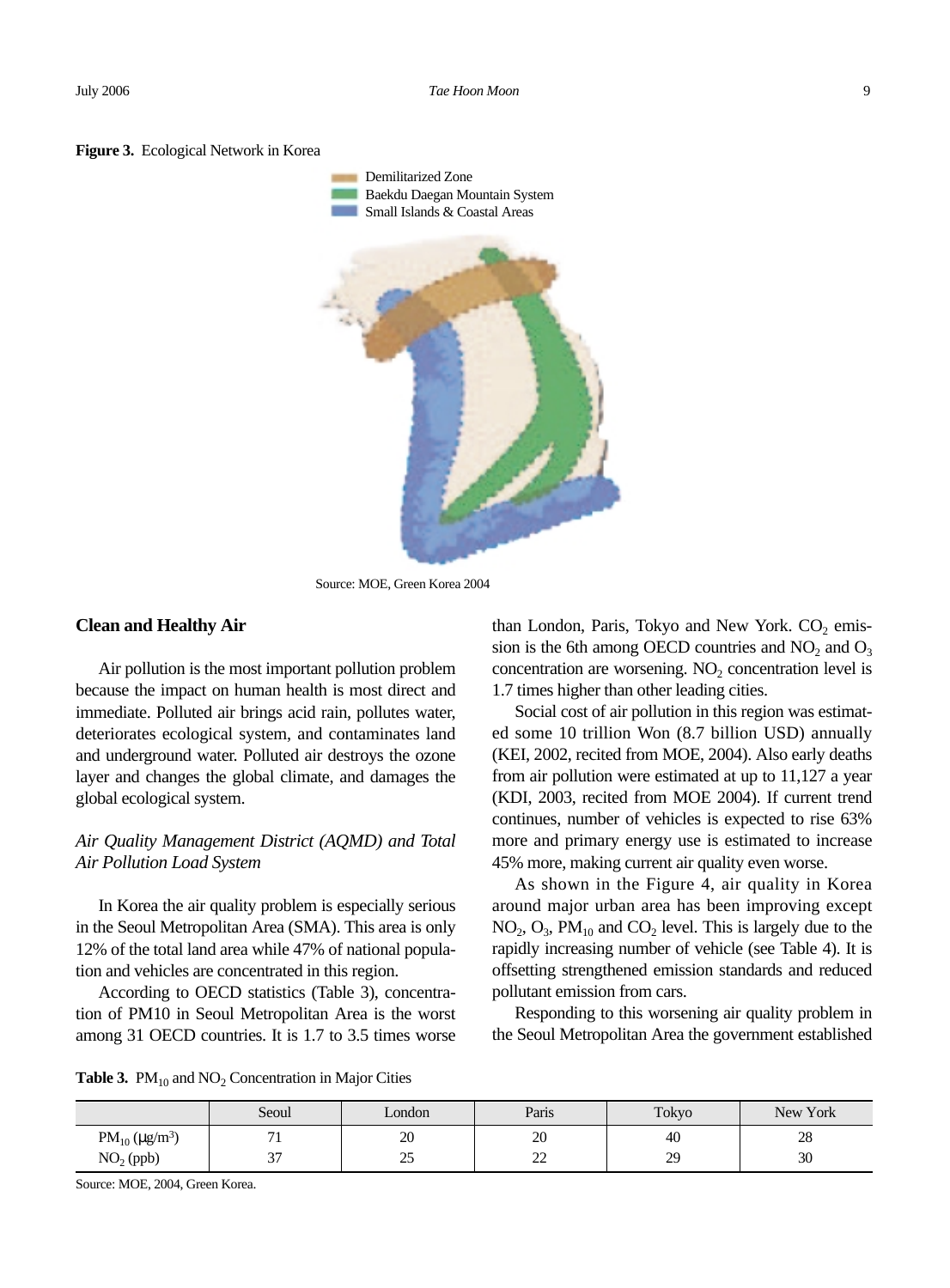|                    | 1990       | 2000       | Growth rate |
|--------------------|------------|------------|-------------|
| Population         | 18,340,000 | 21,910,000 | 20%         |
| Number of vehicles | .790,000   | 5,577,000  | 211%        |

**Table 4.** Population and Vehicle in Metropolitan Area: The Growth Rate

Source: Green Korea 2004.

|  | Figure 4. Air Pollutant Levels in Metropolitan Area (1990-2001) |  |  |  |  |
|--|-----------------------------------------------------------------|--|--|--|--|
|--|-----------------------------------------------------------------|--|--|--|--|



Source: Green Korea 2004.





Source: Green Korea, 2004.

Special Measures for Metropolitan Air Quality Improvement, passed Special Act on Metropolitan Air Quality Improvement in 2003. These measures grouped the metropolitan area into an integrated system of air quality control. Metropolitan air Quality Management District (AQMD) was established following the special measures as shown in the Figure 5.

In the AQMD, air quality is managed by the Total

Air Pollution Load (TAPL) management system. In this system, environmental carrying capacity is calculated and maximum amount of pollution discharge is allocated to each region to cap the total amount of air pollutants in the SMA to stay within the limit of regional carrying capacity.

Successful air quality management through AQMD depends on accurate allocation of maximum amount of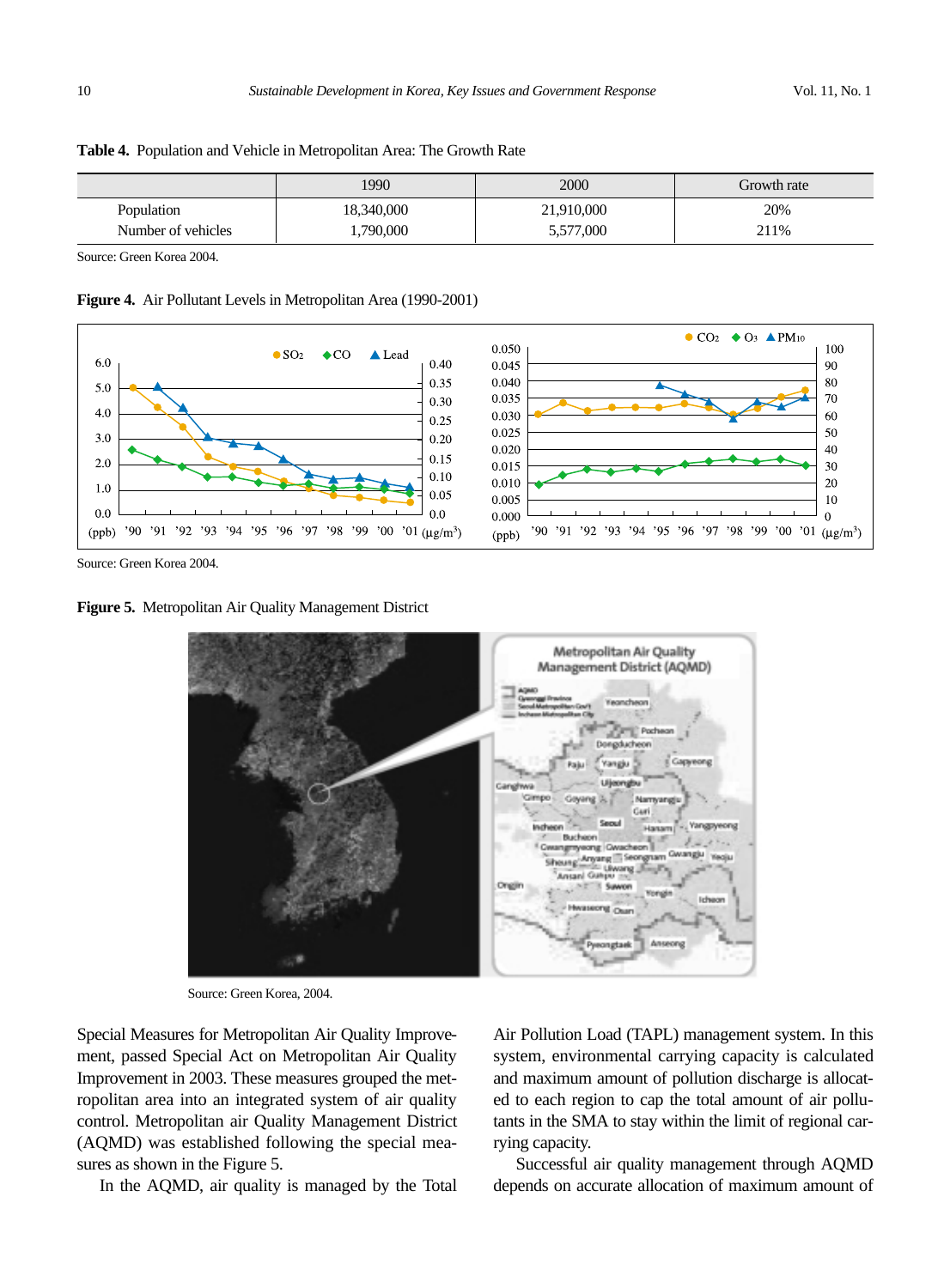

Source: MOE, 2005, Environment White paper.

pollution discharge, strong enforcement, close coordination with transportation policy, and land use planning.

## *PM10*

Particles less than 10 micrometers are called  $PM_{10}$ . Particles are major causes of various respiratory disease and low visibility.  $PM_{10}$  concentration has been regulated since 1995 and it shows gradual improvement in all cities, including Seoul. But, when comparing to that of

other cities, the  $PM_{10}$  level Seoul is the worst among OECD countries.

This high level of  $PM_{10}$  concentration is causing low visibility and increasing number of respiratory related disease in the Seoul Metropolitan Area. Since major contributor of high  $PM_{10}$  concentration level is from diesel cars and managing diesel vehicles is the key to this policy.

Another concern is that more fine particles such as  $PM_{2.5}$  which is 100 times thinner than human hair and

**Table 5.** Air Quality Standards in Seattle Metropolitan Area (Puget Sound Region)

| Pollutant          | Standard                                                                                                                           | Level                       |
|--------------------|------------------------------------------------------------------------------------------------------------------------------------|-----------------------------|
| Ozone              | The daily maximum 1-hour average cannot exceed the level more than an average of once<br>per year over a 3 consecutive year period | $0.12$ ppm                  |
|                    | The 3-year average of the 4th highest daily maximum 8-hour average concentration cannot<br>exceed the level                        | $0.084$ ppm                 |
| Particulate Matter | The 3-year annual average of the daily concentrations cannot exceed                                                                | 54 $\mu$ g/m <sup>3</sup>   |
| (10 micrometers)   | The 3 year average of the 99th percentile (based on the number of sample taken) of the<br>daily concentrations cannot exceed       | $154\mu g/m^3$              |
| Particulate Matter | The 3-year annual average of the daily concentrations cannot exceed                                                                | $15.4 \,\mathrm{\mu g/m^3}$ |
| (2.5 micrometers)  | The 3 year average of the 98th percentile (based on the number of samples taken) of the<br>daily concentrations cannot exceed      | $65 \mu g/m^3$              |
| Carbon Monoxide    | The 1-hour average cannot exceed the level more than once per year                                                                 | 35 ppm                      |
|                    | The 8-hour average cannot exceed the level more than once per year                                                                 | 9.4 ppm                     |
|                    | Annual arithmetic mean of 1-hour averages cannot exceed                                                                            | $0.02$ ppm                  |
| Sulfur Dioxide     | 24-hour average cannot exceed                                                                                                      | $0.10$ ppm                  |
|                    | 1-hour average cannot exceed                                                                                                       | $0.40$ ppm                  |
|                    | And no more than twice in 7 consecutive days can the 1-hour average exceed                                                         | $0.25$ ppm                  |
| Lead               | The quarterly average (by calendar) cannot exceed                                                                                  | $1.5 \,\mathrm{\mu g/m^3}$  |
| Nitrogen Dioxide   | The annual mean of 1-hour averages cannot exceed                                                                                   | $0.053$ ppm                 |

Note. Daily concentration is the 24 hour average, measured from midnight to midnight. Source: Puget Sound Clean Air Agency. WA, USA. 2004..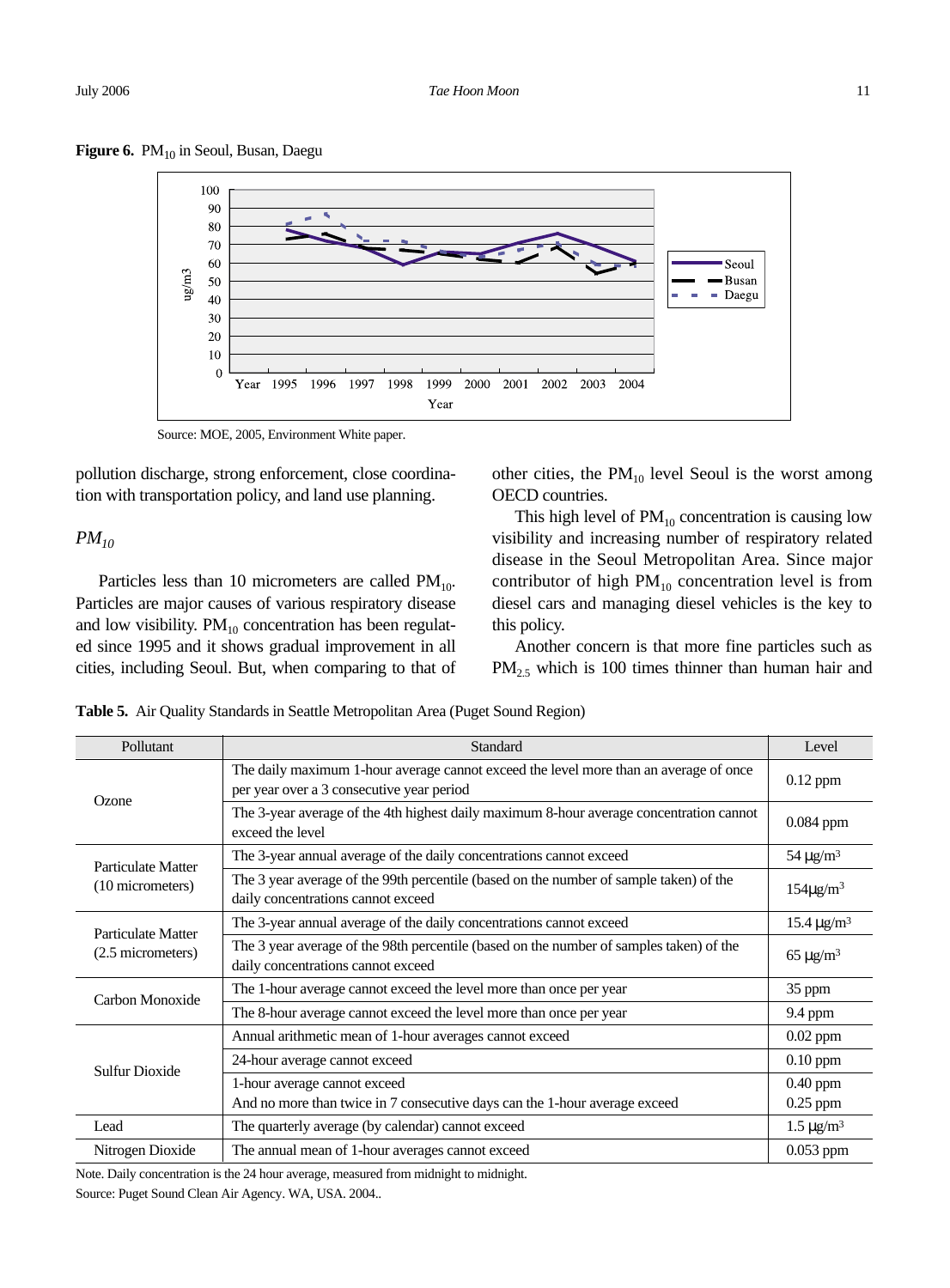less than 2.5 micrometer need to be managed with special concern. Because these fine particles are composed of toxic organic compound and heavy metals, it is reported to cause more serious respiratory disease and visibility problem. In the US, particulate less than 10 micrometer is called big particles and less than 2.5 micrometer are called small particles. Adopting new regulations on  $PM_{2.5}$  should be seriously considered and existing standards also need to be strengthened (Table 5).

## *Indoor Air Quality*

Besides outdoor air quality, indoor air quality is drawing serious attention recently with rising demand on "well being" lifestyle and reports on Sick House Syndrome.3 Since people spent most of the time in "indoor," indoor air quality is directly related to health issues.

Government enacted the Indoor Air Quality Management Act and became effective in May 2003 (see Table 6). To be a successful policy, it should be able to regulate environmentally friendly construction materials which release no health risk pollutants. Close monitoring and enforcement is critical for the success of this policy.

#### *Trans-boundary Air Pollutants*

East Asia region is growing rapidly economically and total population in this region is 34% of total world population. The East Asian economy is expected to grow into the world largest economic bloc, sharing 29% of world economy. Especially, the rapid economic

**Table 6.** Indoor Air Quality Standards

growth of China is expected to trigger explosive energy and food demand, burdening world resource market. The rapid economic development in this region poses serious environmental challenges. Trans-boundary air pollutants is one such challenge. For example, yellow dust and sand storms from China and Mongolia are a serious problem in Korea. It is estimated that some 20 million tons of yellow dust and sand are blowing from China and Mongol in April 2005. During this period, concentration of particles in ambient air increased 24 times higher than the usual level.<sup>4</sup>

#### **Water**

#### *Water Quality*

Water quality in four major rivers in Korea has been improving gradually since 1997. *Nakdong* and *Youngsan* river have improved in the later part of the 1990s. The Han river stayed at same water quality of BOD 1.3ppm in 2004. Considering rapid population increase around the river basin area, maintaining water quality at the same level could be regarded as successful results.

But as indicated in the Figure 7, recent data shows some deterioration of water quality in major rivers except the *Han* river. Among total of 193 rivers, only 35.6% are attaining designated water quality standard. Besides, among 498 tap water supply reservoirs, less than 50% satisfy the 1st grade water quality. The proportion of river segments that sustain the 2nd grade water quality -water quality where people can swim- is 23% in *Han* River, 18% in *Geum* River, and 12.5% in *Youngsan*

| Facility                                                                                          | <b>Pollutant</b> | $PM_{10}$<br>$(\mu l/m^3)$ | CO <sub>2</sub><br>(ppm) | <b>HCHO</b><br>$(\mu l/m^3)$ | <b>TBC</b><br>$(CFU/m^3)$ | <b>CO</b><br>(ppm) |
|---------------------------------------------------------------------------------------------------|------------------|----------------------------|--------------------------|------------------------------|---------------------------|--------------------|
| Subway stations, underground markets, libraries,<br>museums, galleries, funeral house, saunas     |                  | Under 150                  |                          |                              |                           |                    |
| Medical centers, childcare centers, medical centers<br>for elders, maternity recuperation centers |                  | Under 100                  | <b>Under 1,000</b>       | Under 120                    | Under $800$               | Under 10           |
| Indoor parking lots                                                                               |                  | Under 200                  |                          |                              | -                         | -                  |

| Type<br>Pollutant                 | Adhesives | <b>General Materials</b> |
|-----------------------------------|-----------|--------------------------|
| Formaldehyde                      | Over 4    | Over $1.25$              |
| Volatile Organic Compounds (VOCs) | Over 10   | Over $4.00$              |

Source: Green Korea, 2004.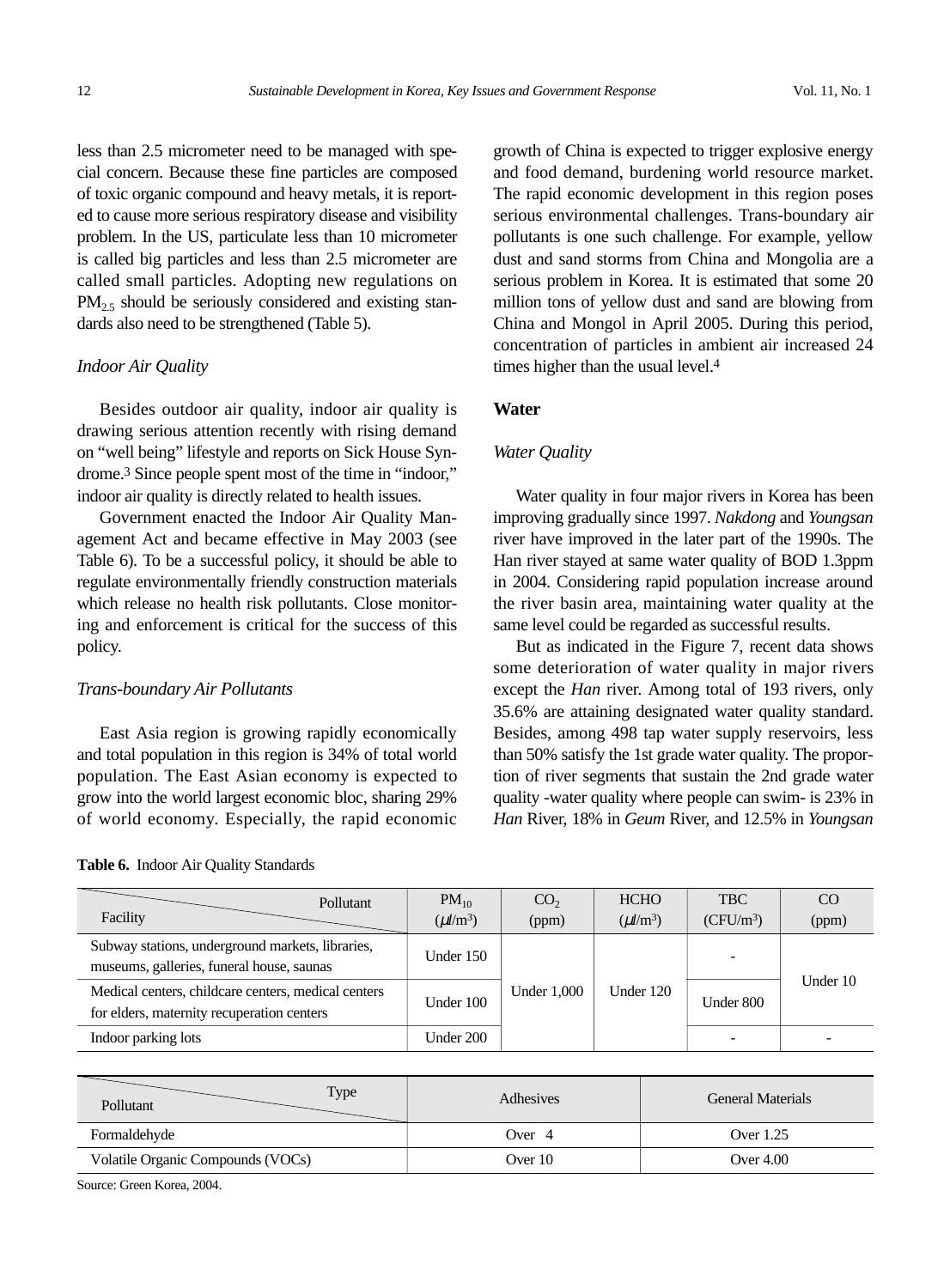

Source: MOE, 2005. White Paper on Environment 2004.

## River (PCSD, 2005).

Major policies toward water quality improvement include the total water pollution load management system, riparian buffer zones, land purchase, and water use charge measures. The Total Water Pollution Load (TWPL) management system was adopted in 2003 replacing previous regulations based on pollution concentration.

Problem is that TWPL management system faces difficulties in implementation. Forthe Han river basin, adopting TWPL management system remains as a voluntary one, resulting limited participation. Also lack of data for amount of water flow and pollutant amount makes implementation more difficult. There has been criticism that it also lacks an adequate implementation strategy (PCSD, 2005).

Another issue is related to non-point source pollution. Non-point source pollution contribute 22-37% of the total pollutant load in the four major rivers and 44.5% of *Paldang* water reservoir. Current water management is weak in dealing with non-point source pollu-

tion from small stream. Table 7 shows high pollution concentration from road and high density apartment area during rainfall. Non-point source pollutant measures need to be closely coordinated with land use planning and road construction plan. Also, monitoring, citizen participation, incentive, regulation are needed to restore small stream water quality, thereby improving the water quality of major rivers.

# *Water Supply*

With regard to water supply, Korea needs to prepare for water shortages. The Comprehensive Plan for Long Term Water Resource Plan estimated that Korea is expected to face some 1.8 billion tons of water shortage in 2011. Korea is also classified as a water stress country according to the PAI (Population Action International) classification. The annual precipitation of Korea is estimated at 1,283 *mm* which is 1.3 times higher than the global average (973 *mm*). However, annual precipitation per capita is estimated at 2,705 tons, one tenth of the

**Table 7.** Comparison of Pollution Generation During Rainfall between Roads and Urban Areas

| <b>Item Category</b> |       | Pollution concentration (mg/L) | Pollution load (kg/ha/day) |             |  |
|----------------------|-------|--------------------------------|----------------------------|-------------|--|
|                      | Roads | <b>High-density Apartments</b> | Roads                      | Urban areas |  |
| <b>BOD</b>           | 7.2   | 6.1                            | $1.7 - 5.5$                | $0.8 - 1.1$ |  |
| <b>COD</b>           | 4.2   | 15.9                           | $1.9 - 6.4$                | $1.3 - 1.4$ |  |
| SS                   | 3.4   | 59.6                           | 11.0-28.4                  | 1.7         |  |

Source: Korean Environment Institute (2002) "Stormwater effluent management measures for non-point source pollution reduction," recited from Green Korea, 2004.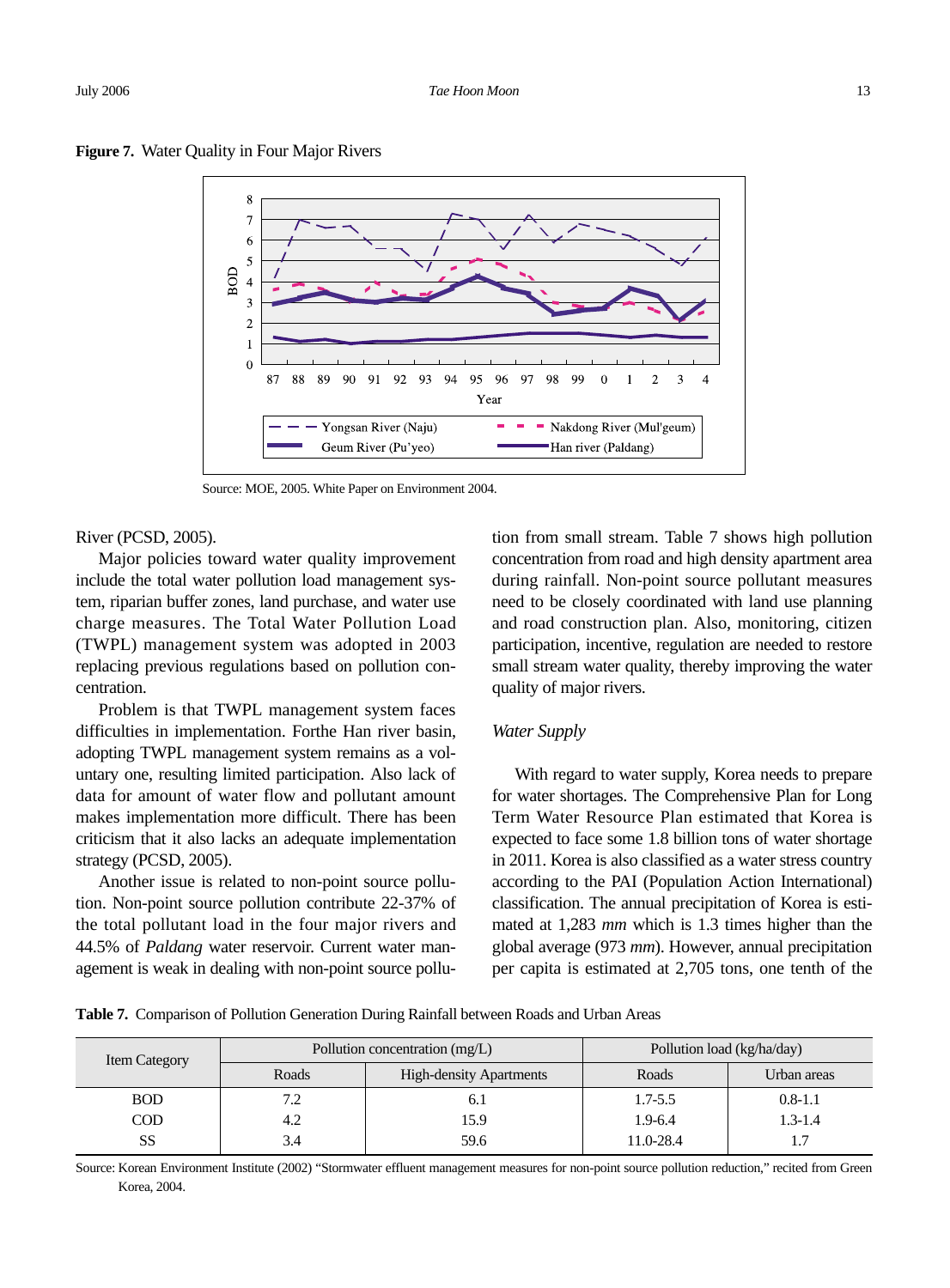world's average due to the high population density. Available water resource per capita is estimated at 1,550 tons which makes Korea a water stress country.5

Problem is that while more than 40% of water resources are supplied from dams, the government is facing tough challenges in undertaking dam constructions due to strong opposition from residents near the dam construction area. As a result the government planned 12 new additional dams have not been constructed yet.

New dam construction projects must be consulted with nearby residents and environmental NGOs closely and need to be proceeded with fair compensation when necessary. Also the demand side of water policy and measures to facilitate water savings needs to be strengthened.

## **Governance for Sustainable Development**

Government alone cannot achieve sustainable development. It needs a broad participation of all segment of society and decentralization of decision making and implementation power. Thus, sustainable development is a process of making balanced economic, social and environmental development with broad participation of government, citizen, business groups, women, experts, and NGOs. Compared to previous mode of policy formulation and implementation which was dominated by the government, new mode of participation and cooperation shows characteristics of equal footing basis where no participating group can have a dominant influence.

This type of new governing style is called "governance." For this purpose the Presidential Committee on Sustainable Development (PCSD) was established in 2000 to provide consultation to the President on major policy directions and plans for a sustainable development and social conflict related to a sustainable development. It also provides consultation on water and energy policy. The five major areas of activities include sustainable energy policy, sustainable water management policy, sustainable land and nature management policy, implementing a global key action plan for sustainable development, and developing a conflict prevention and resolution system (PCSD, 2004).

It is true that PCSD was established as a leading body of new governance system and has made a noticeable contribution for a sustainable development. Contributions include expanding organizational function in the area of managing social conflict, drawing attention of the President, making Presidential Declaration on Vision for Sustainable Development on the 10th Environment Day in 2005. But as an advisory body without policy implementation authority, it has fundamental limitations on coordinating policies of different jurisdictions. Since it has no direct leverage on related government bodies, it is difficult to make government policy to follow PCSD's recommendation. To coordinate government policies in a consistent manner and effective way, it is recommended to place "green officers" in each ministry to screen and coordinate polices from sustainable perspective. Green officers from each ministry and department can form a green officers meeting to exchange information and to further policy coordination.

At a local level, local government began to make local agenda 21 since 1995 usually with local NGOs. As of May 2005, 85% of local governments established local agenda 21 and 7% are establishing it, making 92% of total 250 local governments involved in establishing and implementing local agenda 21 (Korean Council for LA21, 2006). It is remarkable to see such a rapid proliferation of local agenda 21 within a short period of time. Major contributors were NGOs which have been mushrooming since the late 1980s democratization process. Without NGOs' active initiative, MOE's efforts and local governmental response, such a wide spread of local agenda21 has been impossible. But it also has problems to be solved. With major participants from NGOs, it suffers a lack of widespread citizen participation. NGOs are also experiencing declining citizen participation too, weakening governance system of sustainable development.

Another issue with LA21 is that it is not well transformed into local governmental plans and budget. Because of this lack of integration, it is hard to make an effective implementation of LA21. Also, business participation to the LA21 is not active compared to citizen groups. In this sense, establishing a sustainable governance system at local level still has a long way to go.

# **International Cooperation for Sustainable Development**

There has been several cooperative meetings for environmental consideration in Northeast Asia region. They include Tripartite Environment Ministers Meeting (TEMM) among China, Japan, and Korea, Northeast Asian Conference on Environmental Cooperation (NEAC), Meeting of Senior Officials on Environmental Cooperation in Northeast Asia. Besides, there have been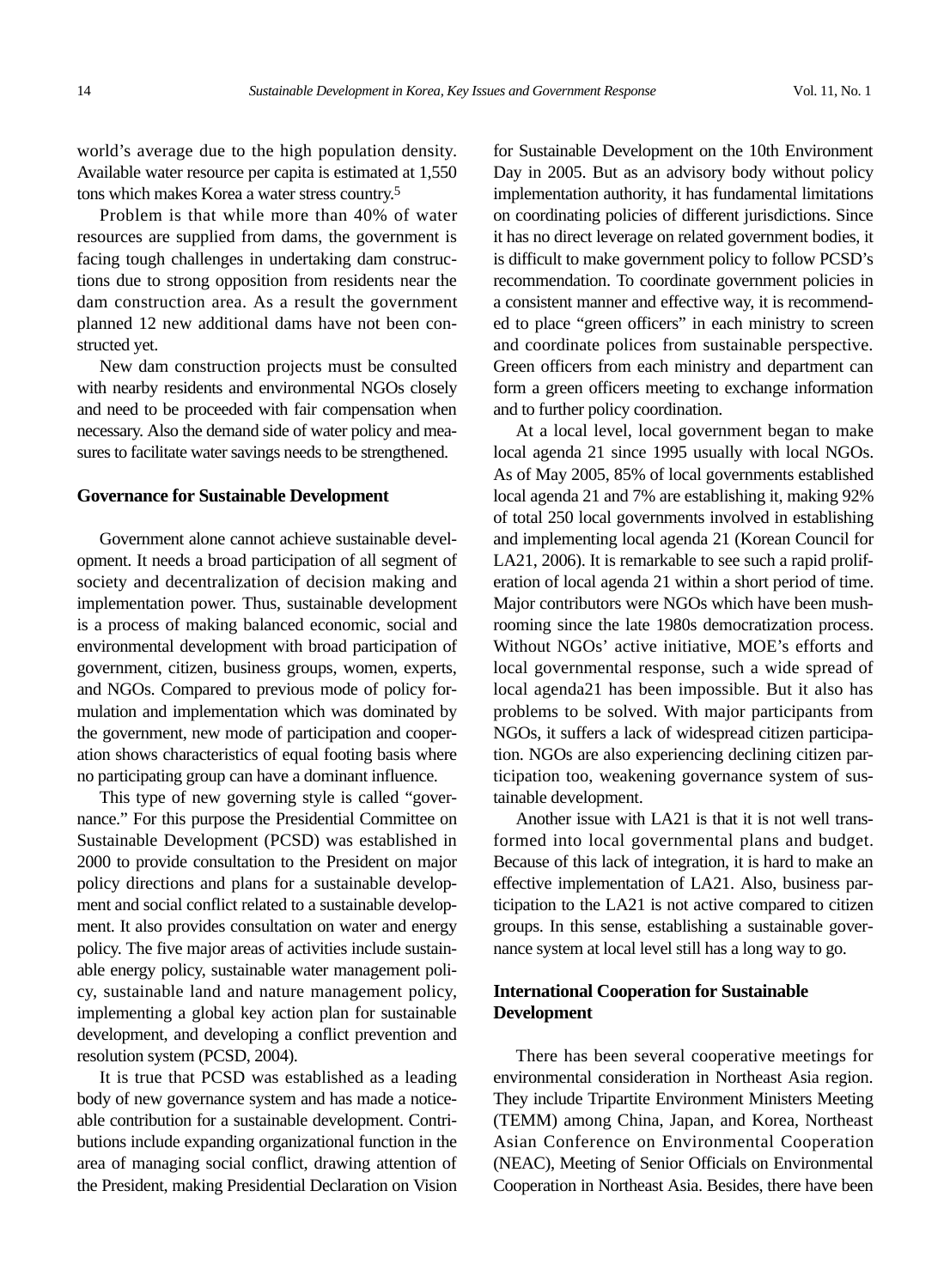|                    | 1998       |                | 1999       |         | 2000       |         | 2001       |                |
|--------------------|------------|----------------|------------|---------|------------|---------|------------|----------------|
|                    | <b>ODA</b> | <b>ODA/GNI</b> | <b>ODA</b> | ODA/GNI | <b>ODA</b> | ODA/GNI | <b>ODA</b> | <b>ODA/GNI</b> |
| DAC total          | 51,891     | 0.24%          | 56,428     | 0.24%   | 53,737     | 0.22%   | 51,354     | 0.22%          |
| Denmark            | 1,704      | 0.99           | 1,733      | 1.01    | 1,664      | 1.06    | 1,599      | 1.01           |
| Netherland         | 3,042      | 0.80           | 3,134      | 0.79    | 3,135      | 0.84    | 3,155      | 0.82           |
| Luxemburg          | 112        | 0.65           | 119        | 0.66    | 127        | 0.71    | 142        | 0.80           |
| Sweden             | 1,573      | 0.72           | 1,630      | 0.70    | 1,799      | 0.80    | 1,576      | 0.76           |
| Belgium            | 883        | 0.35           | 760        | 0.30    | 820        | 0.36    | 866        | 0.37           |
| France             | 5,742      | 0.40           | 5,639      | 0.39    | 4,105      | 0.32    | 4,293      | 0.34           |
| Switzerland        | 898        | 0.32           | 984        | 0.35    | 890        | 0.34    | 908        | 0.34           |
| Ireland            | 199        | 0.30           | 245        | 0.31    | 235        | 0.30    | 285        | 0.33           |
| England            | 3,864      | 0.27           | 3,426      | 0.24    | 4,501      | 0.32    | 4,659      | 0.32           |
| Spain              | 1,376      | 0.24           | 1,363      | 0.23    | 1,195      | 0.22    | 1,748      | 0.30           |
| Germany            | 5,581      | 0.26           | 5,515      | 0.26    | 5,030      | 0.27    | 4,879      | 0.27           |
| Australia          | 960        | 0.27           | 982        | 0.26    | 987        | 0.27    | 852        | 0.25           |
| Austria            | 456        | 0.22           | 527        | 0.26    | 423        | 0.23    | 457        | 0.25           |
| New Zealand        | 130        | 0.27           | 134        | 0.27    | 113        | 0.25    | 111        | 0.25           |
| Portugal           | 259        | 0.24           | 276        | 0.26    | 271        | 0.26    | 267        | 0.25           |
| Canada             | 1,691      | 0.29           | 1,706      | 0.28    | 1,744      | 0.25    | 1,572      | 0.23           |
| Japan              | 10,640     | 0.28           | 15,323     | 0.34    | 13,508     | 0.28    | 9,678      | 0.23           |
| Greece             |            |                | 194        | 0.15    | 226        | 0.20    | 194        | 0.19           |
| Italy              | 2,278      | 0.20           | 1,806      | 0.15    | 1,376      | 0.13    | 1,493      | 0.14           |
| <b>USA</b>         | 8,786      | 0.10           | 9,145      | 0.10    | 9,955      | 0.10    | 10,884     | 0.11           |
| Korea <sup>*</sup> | 183        | 0.058          | 318        | 0.079   | 212        | 0.047   | 265        | 0.063          |

**Table 8.** OECD/DAC Member Countries ODA Trend

DAC. Development Assistance Committee.

Source: KOICA, 2004.

bilateral cooperation between China, Mongolia, Japan, and Russia.

Environmental cooperation programs include a tree planting project in the west China area to prevent desertification, establishing yellow dust and sand storm monitoring station network in cooperation with China, and waste water treatment facilities training programs. The Korean International Cooperation Agency spent about 6.1 billion won in 2004 for environment and women related projects as a form of ODA.

As a country with the world 10th economy size, Korea needs to expand ODA and cooperation for sustainable development in Northeast region. Table 8 shows Korea's ODA trend in comparison with other countries. In 2004, Korea's ODA was 423.3 mil USD and 0.06% of GNI (KOICA, 2005.11. http: //www.koica.or.kr/).

#### **CONCLUSION**

This paper examined key issues and government response to the issues for a sustainable development in Korea focusing on environmental area. Issues included in this paper span sustainable land use, air quality problem especially with regard to  $NO<sub>2</sub>$ ,  $CO<sub>2</sub>$ , and particles, indoor air quality problem, trans-boundary air pollutants, water quality degradation and water shortage problem, issues in sustainable governance system in relation to PCSD and local agenda21, and international cooperation.

However, these are not comprehensive list of key issues for sustainable development in Korea by any means. There are many other issues and problems that were not mentioned in this paper. They include energy saving and conservation issues, clean energy issues, issues related to integrating environmental and agricultural policy for safe food production, waste management issues, and social conflicts issues. Each issue deserves

(Unit: million USD, %)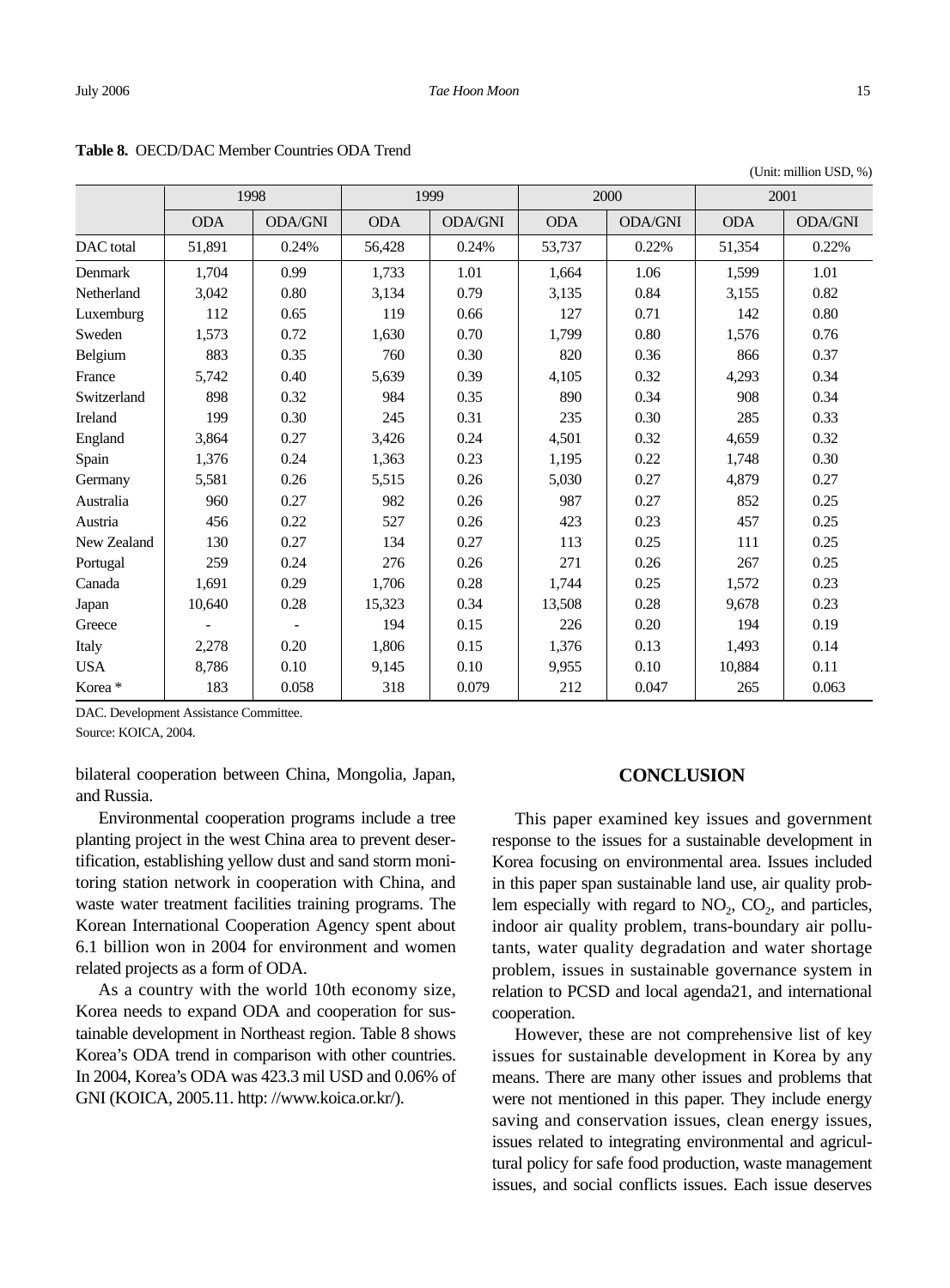separate discussion for its own.

Sustainable development is not a problem of environmental areas only. It is a problem of ecological, political, economic and social system as a whole. That problem comes from conditions the Korean society has endowed from the nature and inherited from the past development path which has inertia and hard to change. This is why problems of sustainable development are hard to solve unless government as a whole puts more serious efforts to change them. There is a need to fight hard against those structured constraints explained in the beginning of this paper in order to make all the policy suggestions made in this paper work and to overcome shortcomings of government responses to key sustainable issues (Figure 1).

In order to make this happen the government needs to change the development strategy from the economic growth oriented one to a more sustainable one. In the short term, one way of changing it may begin by reshuffling government functions especially between MOCT and MOE. Since one of the most serious impacts on sustainable development is currently resulting from the MOCT's various developmental planning and national territorial planning, screening and controlling these planning functions from the MOE's sustainable perspective could be one effective way of changing government policy toward a more sustainable one. In the long run, however, more attention needs to be paid in education for a sustainable development. It needs to be integrated into a public education system. Also, NGOs can play an important role in this respect. Korean NGOs have been quite successful in monitoring and checking government policies. Parallel with this success, more attention and efforts seems necessary for a 'sustainable development education' in various ways. Unless change happens at an individual level, it is hard to expect any changes in the policy and ecological level. Changing the world must start from changing individual.

## **NOTES**

1. In the diagram, the plus (+) sign on the arrowhead indicates the variables at the opposite ends of the arrow move in the same direction while the minus (-) sign indicates an inverse relationship. For example, increased concern for competitiveness decreases environmental concern. The direction of variables in the relationship is opposite in this case and the minus sign on the arrowhead denotes this inverse relationship. But increased concern for competitiveness tends to increase privatization and deregulation. The direction of variables in this case is in the same direction and the plus sign denotes this relationship. The dotted lines indicate a long time delay of causal relationship between linked variables. For example, a higher level of concern for the environment can lead to a more sustainable development but only after a long delay.

- 2. Business group with more than 5 trillion won of asset size.
- 3. Symptoms complained by residents moved in newly constructed apartment building, such as eye irritation, nasal congestion, and severe headaches. Major contributors of the symptom are known as formaldehyde and volatile organic compounds.
- 4. Yearly TSP emission from Korea is 90,643 ton, and  $PM_{10}$ is 70,120 ton (MOE, 2005: 366).
- 5. According to PAI (Population Action International), country with less than 1,700 m3 of available water per capita per year could be classified as water-stress country, more than 1700 m<sup>3</sup> is water sufficient country, less than 1000 m3 is water-scarce country. Korea is projected to have 1,327 m<sup>3</sup> of renewable fresh water in 2050 and could be classified as a water stress country (Gardner-Outlaw & Engelman, 1997).

# **REFERENCE**

- Ahn, Byung-Young & Moon, Tae Hoon. 2001. "Reflections on Development and Sustainability, Past and Future: Korean Case" In *Papers of the 13th AASS-REC Biennial General Conference*. Philippine: Philippine Social Science Council.
- Ahn, M.S., Moon, T. H. & Hong, S. G. 1999. "A Study on Measuring Sustainability of Cities and Comparing Sustainability of Cities." *Korean Public Administration Review* 33(1).
- Bartelmus, Peter. 1994. *Environment, Growth and Development*. NY: Routledge.
- CIA. 2005. *CIA World Fact Book*. http: //www.cia.gov/ cia/publications/factbook/.
- Gardner-Outlaw, Tom & Robert Engelman. 1997. *Sustaining Water, Easing Scarcity: A Second Update*. Population Action International.
- Green Ministers Committee. 2000. *Increasing Sustainable Development Awareness Across Government: Preparing Strategies for Action*. England.
- Hams, Tony & Michael Jacob et.al. 1994. *Greening*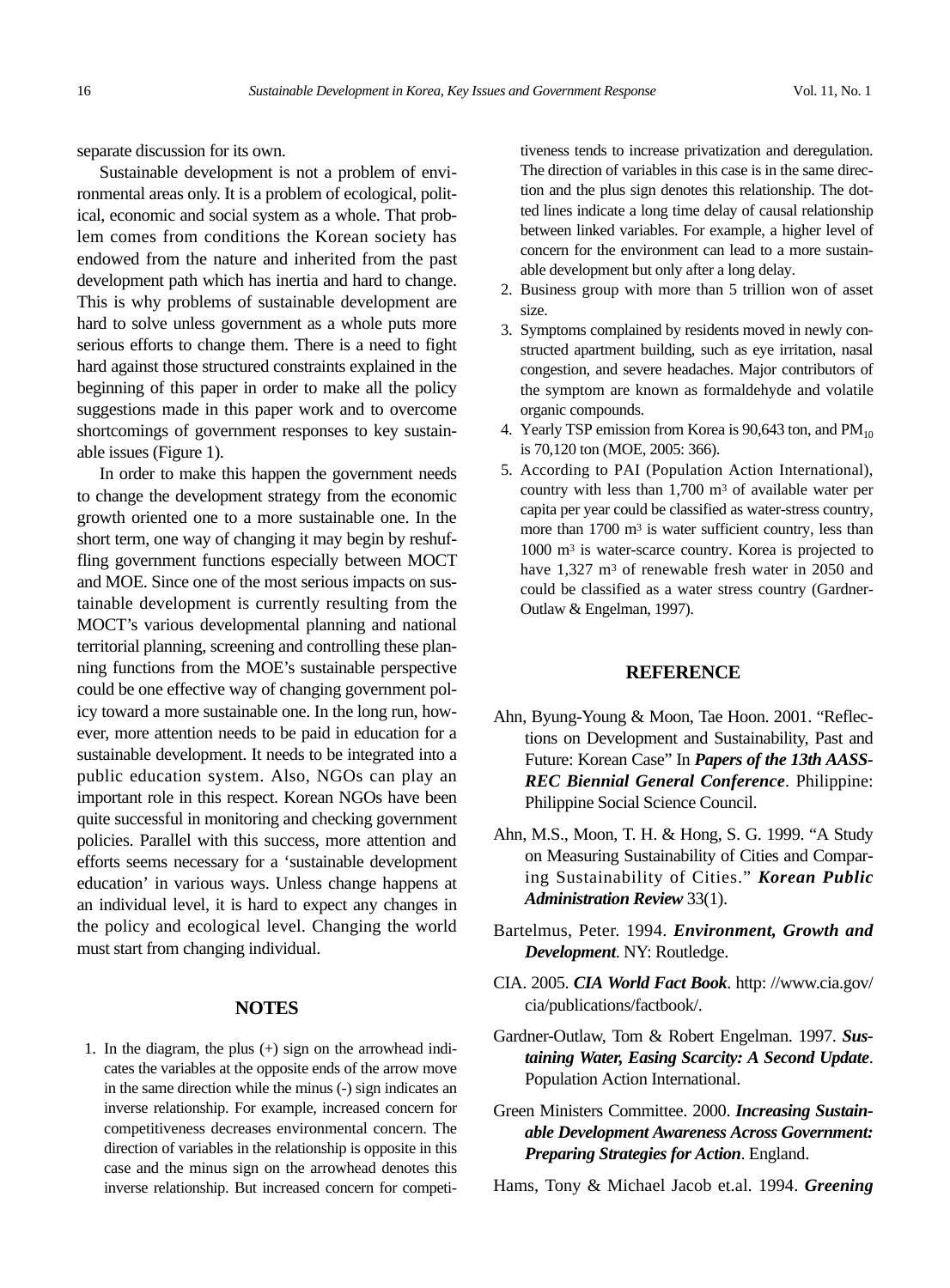*Your Local Authority*. England: Longman Group Ltd.

- Jae, Gal Don, Park, D. G. & Choi, J. H. 2004. "Resident's Perception on Local Government's Sustainable Development Policy." *Korean Public Administration Review* 38(3).
- Kim, Byoung Wan. 2005. "An Analysis about the Crisis of Sustainability in Rural Community of Korea: Integrative Approach to Economic, Social and Environmental Policies." *Korean Policy Studies Review* 14(4).
- Kim, Do Hee. 2003. "Environmental Change of Local Economy and Sustainable City Development Strategy: Case Study of Industry Development Plan of Ulsan Region." *Korean Policy Studies Review* 12(1).
- KOICA. 2004. "ODA Trend 1991-2001." Korea International Cooperation Agency http://www.koica.go.kr/.
- Korean Council for Local Agenda 21. 2006. "Current status of LA21." http: //www.la21.or.kr/.
- Lee, C. Y. 2005. "Characteristics of Recent Income Distribution and Its Implication." *Weekly LG Economy* 3(30). LG Economic Research Institute.
- Ministry of Environment (MOE). 2004. *Green Korea 2004, Building an Eco-Community for the 21st Century*.
- MOE. 2005. *White Paper on Environment* 2004.

\_\_\_\_\_\_\_. 2005. Comprehensive National Plan for Environment.

Moon, Tae Hoon. 1992. *The Relationship between Business and Government in Three Policy Areas in Korea*. Ph.D. Dissertation. SUNY at Albany.

\_\_\_\_\_\_\_. 1998. "A Study on the Modeling of Environmental Carrying Capacity and Developing Environmental Indicators for a Sustainable Development." *Korean Policy Studies Review* 7(1).

\_\_\_\_\_\_\_. 2002. "Direction of Environmental Administration for a Sustainable Policy in Korea" paper presented at the Academic Conference of Korean Association of Public Administration. Oct. 2002.

\_\_\_\_\_\_\_. 2003. "Land use policy in Korea, its limitation and implication for a sustainable development"

paper presented at the 18th Pacific Regional Science Conference. Mexico, Acapulco.

\_\_\_\_\_\_\_. 2004. "Environmental Policy and Green Government in Korea." *Korea Journal* 44(3): 220-251.

- Munro, David A. 1995. "Sustainability: Rhetoric or Reality?" In *A Sustainble World*, edited by Thaddeus C. Trzyna. CA: International Center for the Environment and Public Policy, California Institute of Public Affairs.
- Oh, Young Seok. 1998. "A Study on the Process of Localization of Global Environmental Policies." *Korean Public Administration Review* 32(1).
- PCSD. 2004. *PCSD Brochure*. www.pcsd.go.kr.

\_\_\_\_\_\_\_. 2005. *Vision for Sustainable Development and Policy Tasks*.

- Puget Sound Clean Air Agency. 2004. *Air Quality Data Summary*.
- SERI. 2002. "5 Years after Financial Crisis, Trend and Issues on Korean Economy." *CEO Information* 376.
- Song, Byung-Nak (2nd. ed). 1997. *The Rise of the Korean Economy*. NY: Oxford University Press.
- The Bank of Korea. 1998. "The Korean Economy." http://bok.or.kr.
- Yoon, S. J. 2002. "Sustainable Development and Energy Policy for the 21st Century." *Korean Public Administration Review* 36(3).
- \_\_\_\_\_\_\_. 2003 "Critical Review on Nuclear Power Generation Policy as a Response to the Global Climate Change." *Korean Public Administration Review* 37(4).

**Moon, Tae Hoon** graduated from Yonsei University in 1980 and earned his Ph.D degree in Public Administration and Public Policy from the State University of New York at Albany in 1992. After his doctoral degree, he worked as a researcher at the Seoul Development Institute. Dr. Moon is now a faculty of the Department of Urban and Regional Planning, Chung Ang University since 1995. His areas of research include environmental policy, sustainable development, urban growth management, and system dynamics. He published books titled